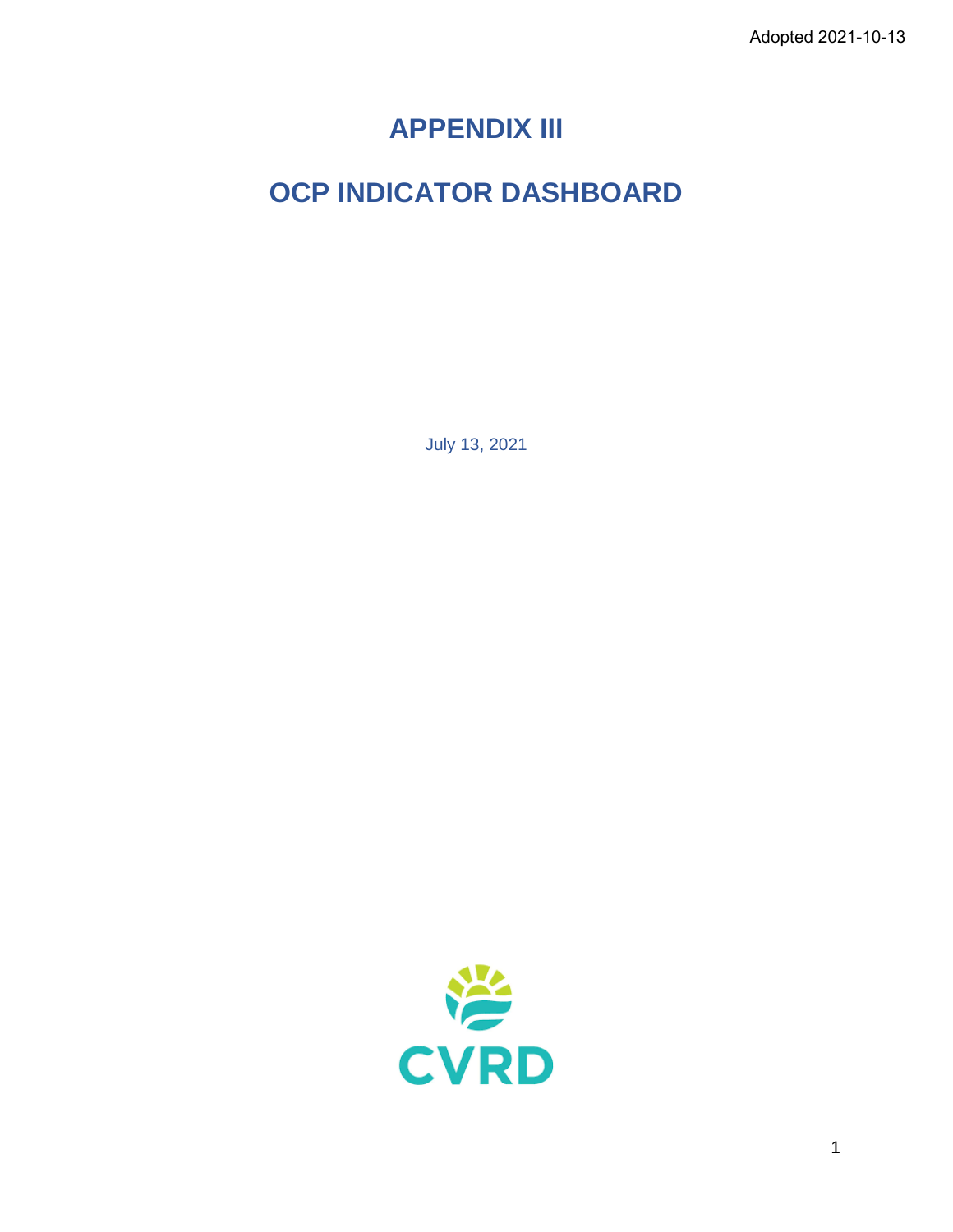The following indicators provide a concrete, data driven representation of how the Official Community Plan for the Electoral Areas (OCP) goals, objectives and policies impact the region. This work began with research into Cowichan Valley Regional District (CVRD) documents and other sources for indicators that are already being tracked. This data was then refined to focus on indicators that were relevant to OCP goals, which are informed by its policies and objectives. The result is an indicator dashboard that includes 37 different indicators providing an objective look at the Cowichan Valley through 8 different policy areas. A summary of the indicators under their policy area headings is provided below in Table 1-1.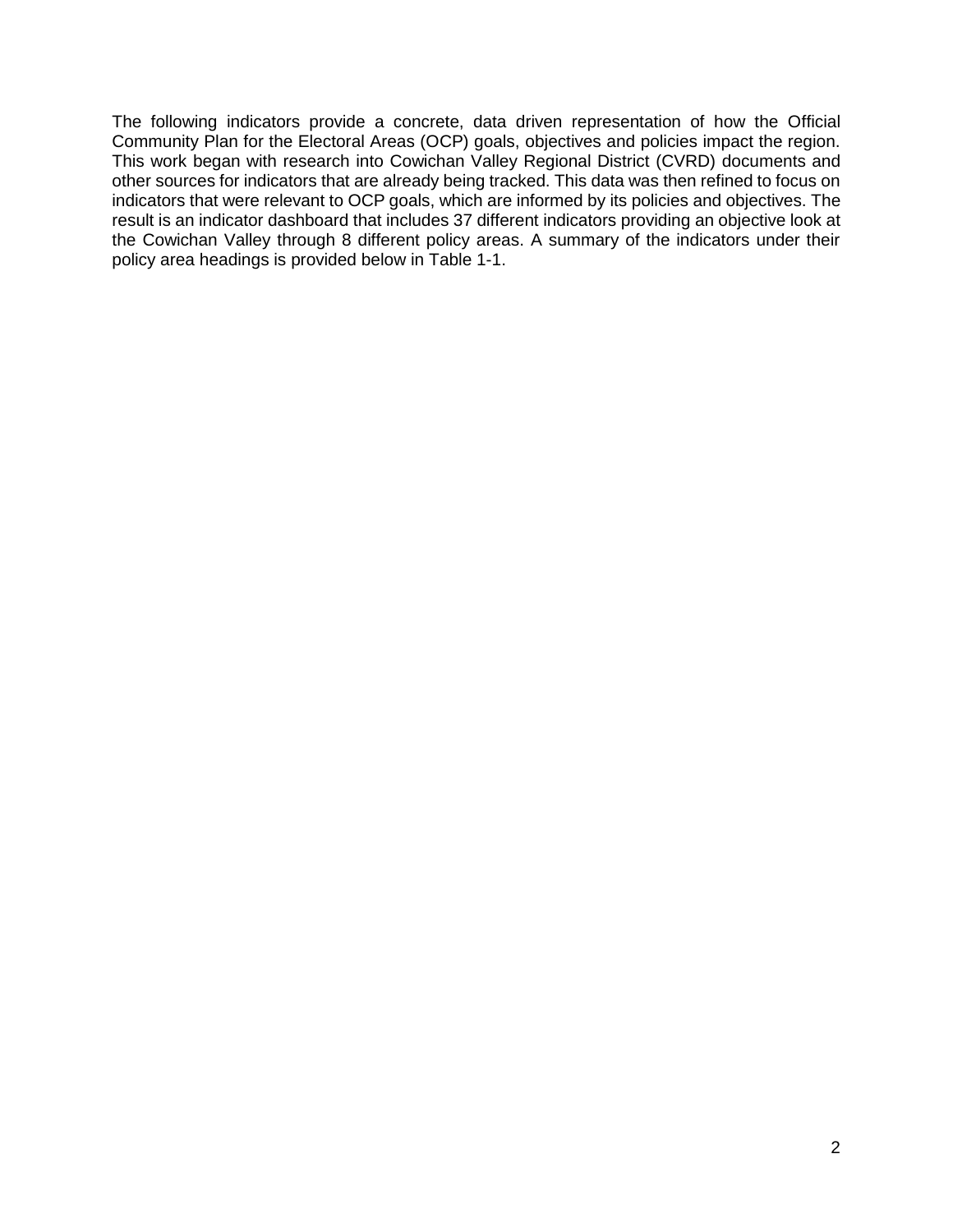| Table 1-1. HOCP Indicators                                 |                                                   |
|------------------------------------------------------------|---------------------------------------------------|
| Managing growth sustainably                                |                                                   |
| 1. Population growth                                       |                                                   |
| Improve and expand the range of housing                    |                                                   |
| 2. Housing growth                                          | 3. CVRD house prices                              |
| 4. Sales to inventory ratio for housing                    | 5.<br>Affordability                               |
| Manage infrastructure sustainably                          |                                                   |
| 6. Mode of transportation to work by                       | 7. Percentage of population within 400m of a      |
| electoral area                                             | transit line                                      |
| 8. Percentage of population on CVRD utility                | 9. Average water consumption                      |
| services                                                   |                                                   |
| 10. Waste stream                                           | 11. Asset management                              |
| Protect the environment                                    |                                                   |
| 12. Area of CVRD impacted by development                   | 13. ESA areas in electoral areas                  |
| and logging                                                |                                                   |
| 14. Area of CVRD protected as park                         | 15. Ha of CVRD managed community parks in         |
|                                                            | electoral areas                                   |
| 16. Indoor and outdoor recreation facilities               | 17. Trails km / type / location                   |
| available                                                  |                                                   |
| 18. Sensitive ecosystem protection                         | 19. Water quality                                 |
| 20. Aquifer vulnerability                                  |                                                   |
| Strengthen food and agricultural systems for food security |                                                   |
| 21. ALR exclusions and inclusions                          | 22. Average age of farmers                        |
| 23. Size of CVRD farms                                     | 24. Income receipts for farms                     |
| 25. Land in food production                                | 26. Food insecurity                               |
| 27. Food processing                                        |                                                   |
| Support heritage, arts and culture                         |                                                   |
| 28. Heritage assets registered by electoral                | 29. Types of assets registered                    |
| area                                                       |                                                   |
| 30. Arts grants allocations                                |                                                   |
| Realize the region's economic potential                    |                                                   |
| 31. Employment by industry and change over                 | 32. Labour force education level                  |
| time                                                       |                                                   |
| 33. Median and gross incomes                               | 34. Distribution of household income in electoral |
|                                                            | areas                                             |
| 35. Industrially designated land available                 |                                                   |
| Mitigate and adapt to climate change                       |                                                   |
| 36. Corporate GHG emissions                                | 37. Community energy and emission inventories     |
| 38. Utilities energy data                                  | 39. Solid waste emissions                         |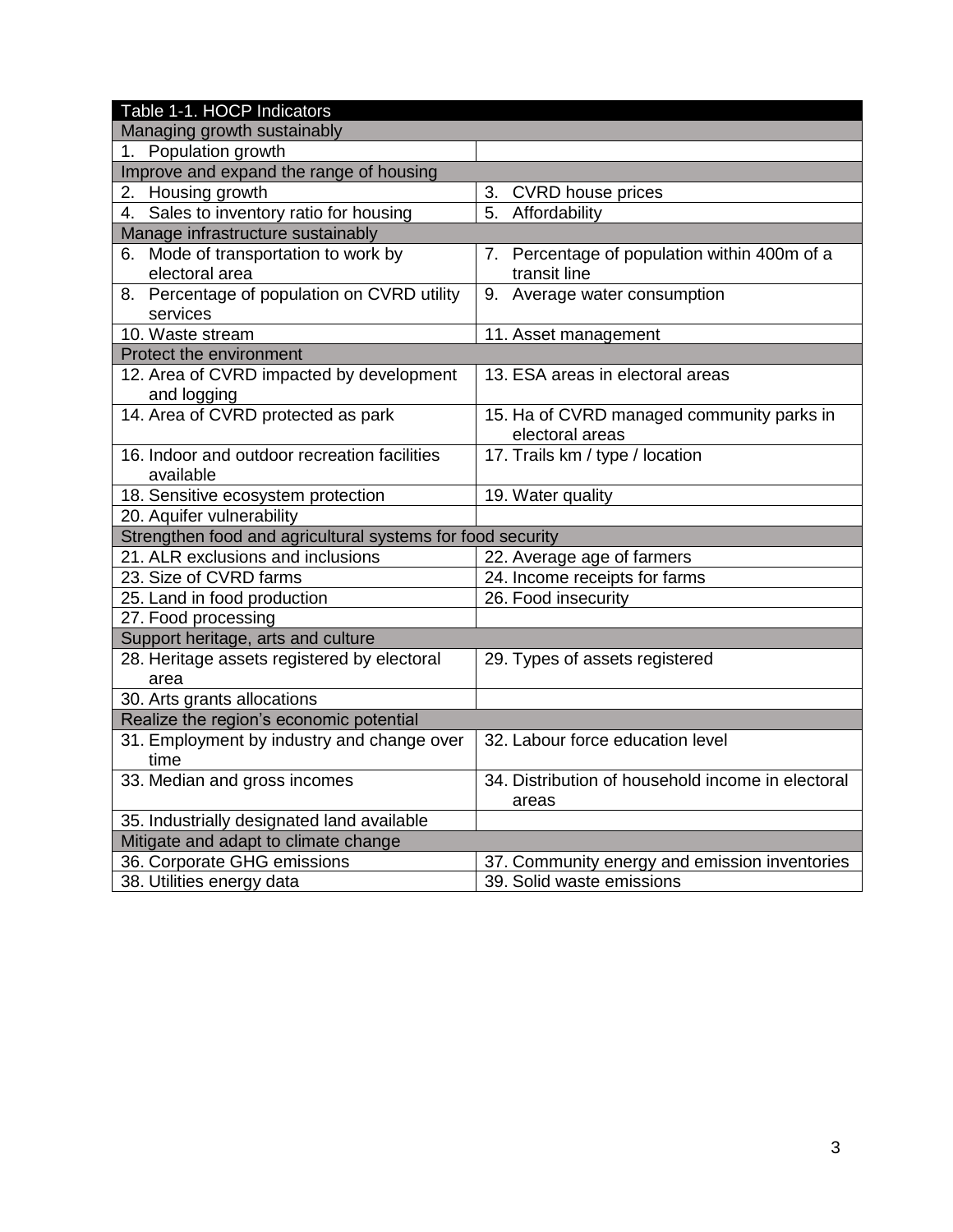# **Objective: Managing growth sustainably**

| <b>Indicator</b>     | <b>Rationale</b>                                                                                               | <b>Data accessibility</b>                                                                                                                                                                          |  |  |  |
|----------------------|----------------------------------------------------------------------------------------------------------------|----------------------------------------------------------------------------------------------------------------------------------------------------------------------------------------------------|--|--|--|
| 1. Population growth | This data forms the<br>$\bullet$<br>basis for the planning<br>work required to<br>absorb population<br>growth. | Population growth<br>$\bullet$<br>projections (Long<br>range projections of<br>population, housing<br>and employment in the<br><b>Cowichan Valley</b><br><b>Regional District,</b><br>2019, p. 15) |  |  |  |



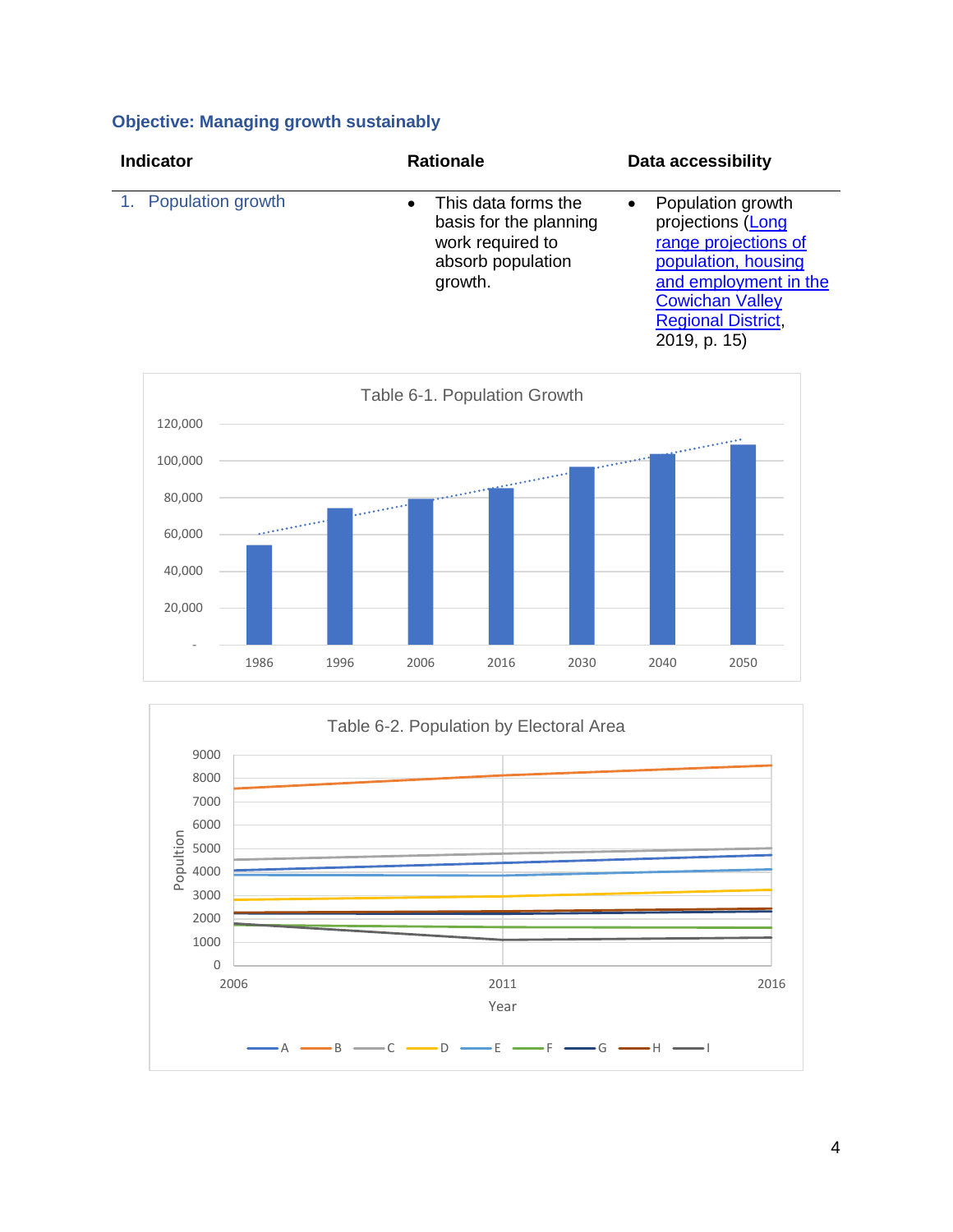

#### **Objective: Improve and expand the range of housing**

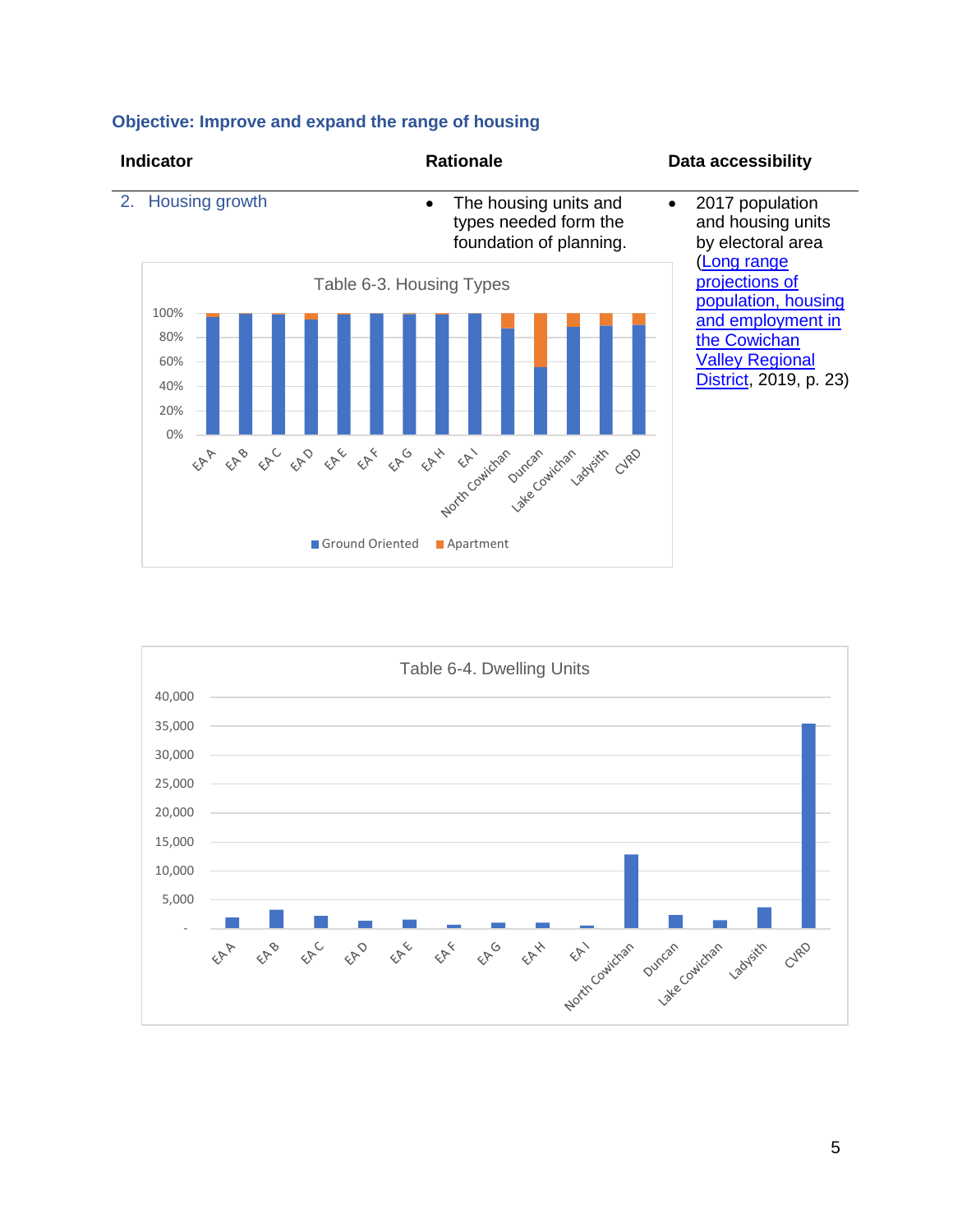



| 4. Sales to inventory ratio for<br>housing | • The ratio between supply • VIREB<br>(inventory) and demand<br>(sales) determines the |  |
|--------------------------------------------|----------------------------------------------------------------------------------------|--|
|                                            | change in housing and<br>land prices.                                                  |  |



| 5. Affordability (based on CVRD |
|---------------------------------|
| incomes)                        |

• Housing affordability is a key factor in community health. This indicator

• VIREB

• Median household income [\(Long range](https://www.cvrd.bc.ca/DocumentCenter/View/94223/Long-Range-Projections-of-Population-Housing-and-Employment)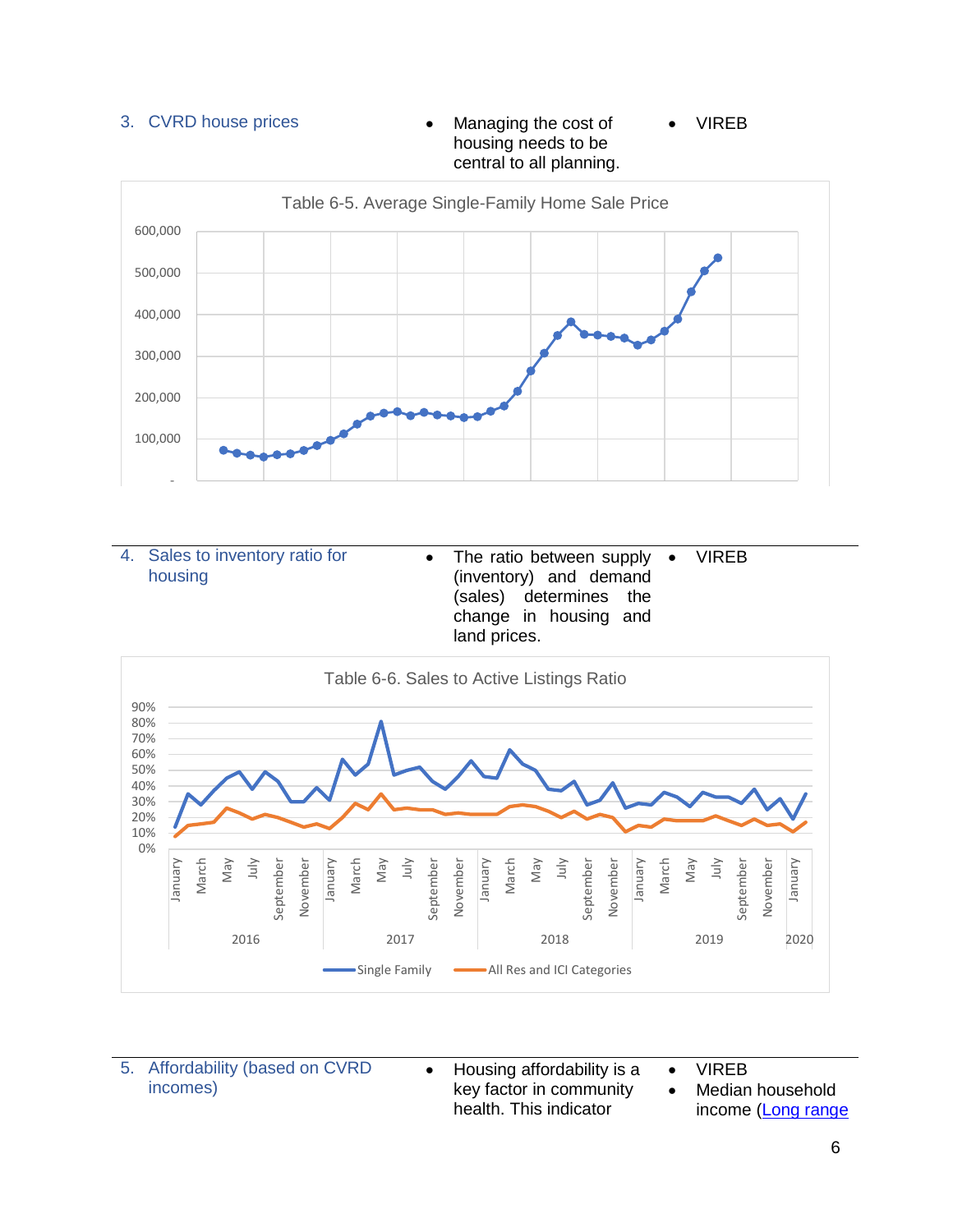

[projections of](https://www.cvrd.bc.ca/DocumentCenter/View/94223/Long-Range-Projections-of-Population-Housing-and-Employment)  [population, housing](https://www.cvrd.bc.ca/DocumentCenter/View/94223/Long-Range-Projections-of-Population-Housing-and-Employment)  [and employment in](https://www.cvrd.bc.ca/DocumentCenter/View/94223/Long-Range-Projections-of-Population-Housing-and-Employment)  the Cowichan [Valley Regional](https://www.cvrd.bc.ca/DocumentCenter/View/94223/Long-Range-Projections-of-Population-Housing-and-Employment)  [District,](https://www.cvrd.bc.ca/DocumentCenter/View/94223/Long-Range-Projections-of-Population-Housing-and-Employment) 2019, p. 35-37)

- Average single family home sale price [\(Cowichan](http://cowichanhousing.com/wp-content/uploads/2019/12/ah_strategy_revised_as_of_april_18_2019.pdf)  **Attainable Housing** [Strategy,](http://cowichanhousing.com/wp-content/uploads/2019/12/ah_strategy_revised_as_of_april_18_2019.pdf) 2019a, p. 14)
- Percent spending >30% of income on housing for renters and owners [\(Cowichan](https://www.ourcchn.ca/files/1314440061-001-R-Rev1_Cowichan%20Communities%20Health%20Profile_01AUG_14.pdf)  **Communities** [Health Profile,](https://www.ourcchn.ca/files/1314440061-001-R-Rev1_Cowichan%20Communities%20Health%20Profile_01AUG_14.pdf) 2014, p. 63)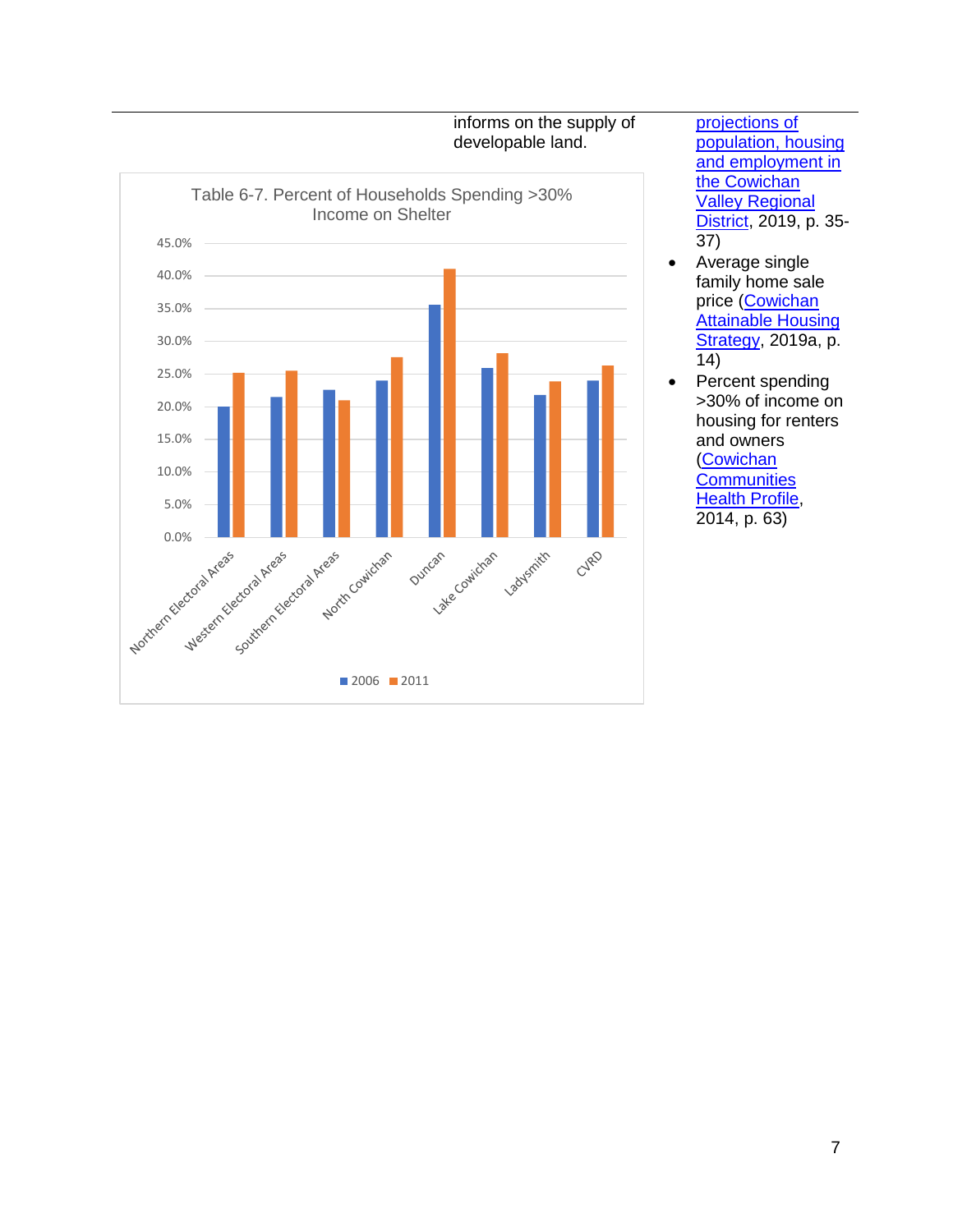#### **Objective: Manage infrastructure sustainably**



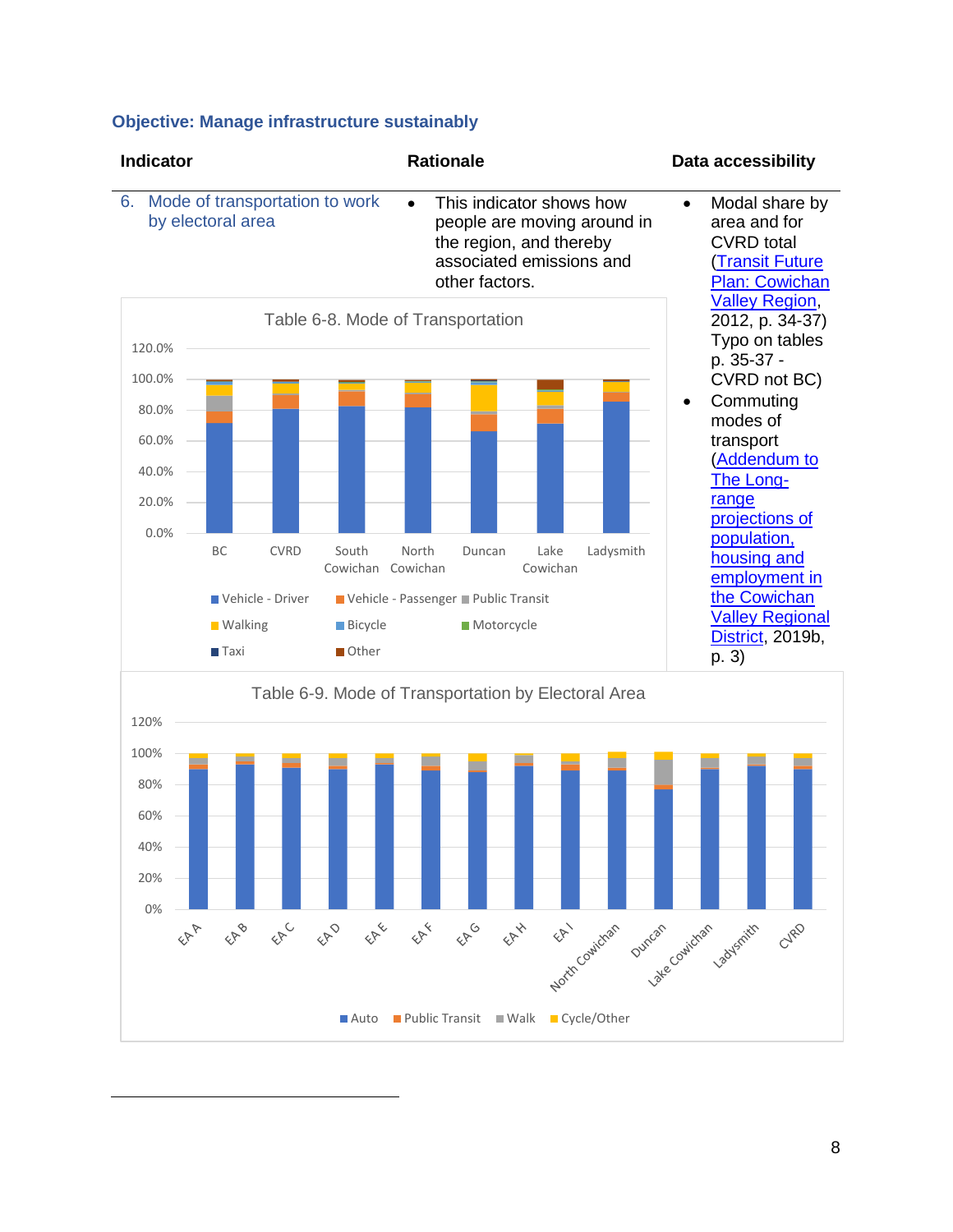| 7. Percentage of population within<br>400m of a transit line<br><b>Current Status: Approximately</b><br>50% of residents live within 400m<br>of a transit line. |           | This indicator shows<br>potential for transit ridership.                                                                                                                                                                                    | 2010 State of the<br>Environment,<br>2010, p. 148<br><b>Transit Future</b><br><b>Plan: Cowichan</b><br><b>Valley Region,</b><br>2012, p. 49                                         |
|-----------------------------------------------------------------------------------------------------------------------------------------------------------------|-----------|---------------------------------------------------------------------------------------------------------------------------------------------------------------------------------------------------------------------------------------------|-------------------------------------------------------------------------------------------------------------------------------------------------------------------------------------|
| 8.<br>Percentage of population on<br><b>CVRD utility services</b>                                                                                               | $\bullet$ | For any growth to be denser<br>than 1 unit/ha, it must be<br>serviced with community<br>water and sewer systems.<br>Some utilities are public and<br>some are private. As such,<br>servicing is the key indicator<br>for growth management. | Water &<br>Wastewater<br><b>Utilities Review</b><br>and Assessment<br>for the Cowichan<br><b>Valley Regional</b><br><b>District, 2017,</b><br>p.22<br><u>Water Systems,</u><br>n.d. |

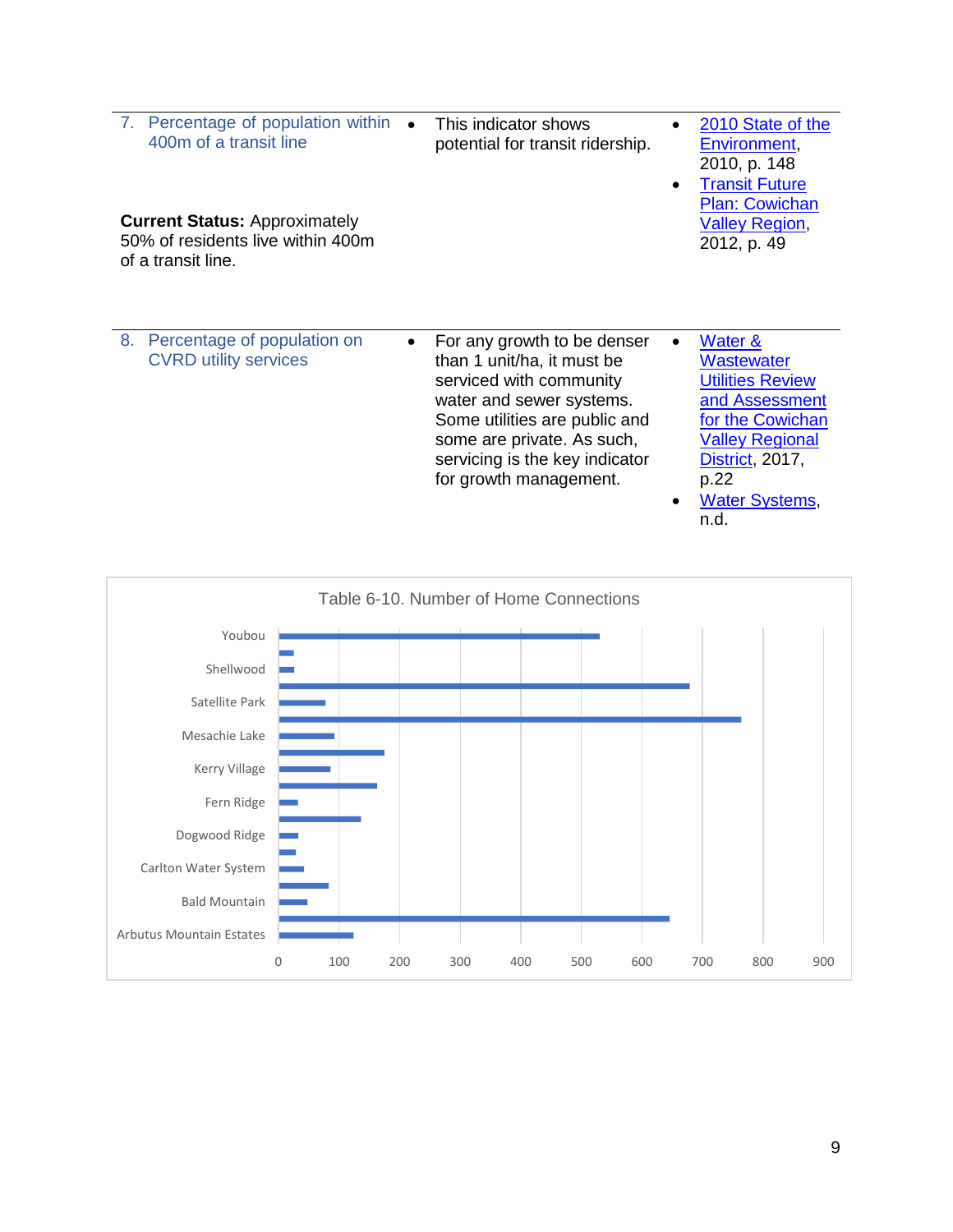9. Average water consumption • This indicator shows general • water consumption behaviour over the year for multiple years. **Weekly Water** [Use,](http://cvrdnewnormalcowichan.ca/total-water-withdrawal/) n.d.

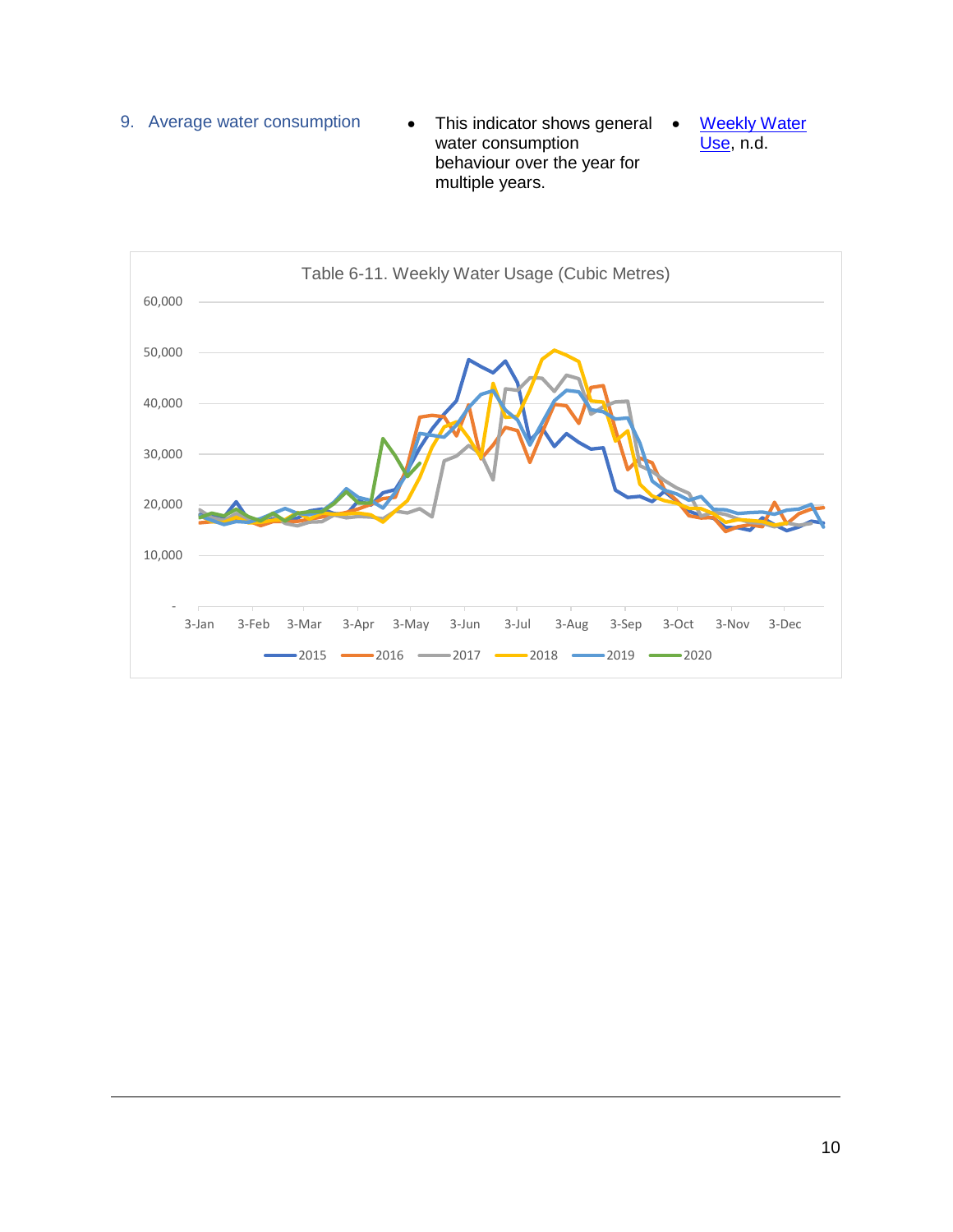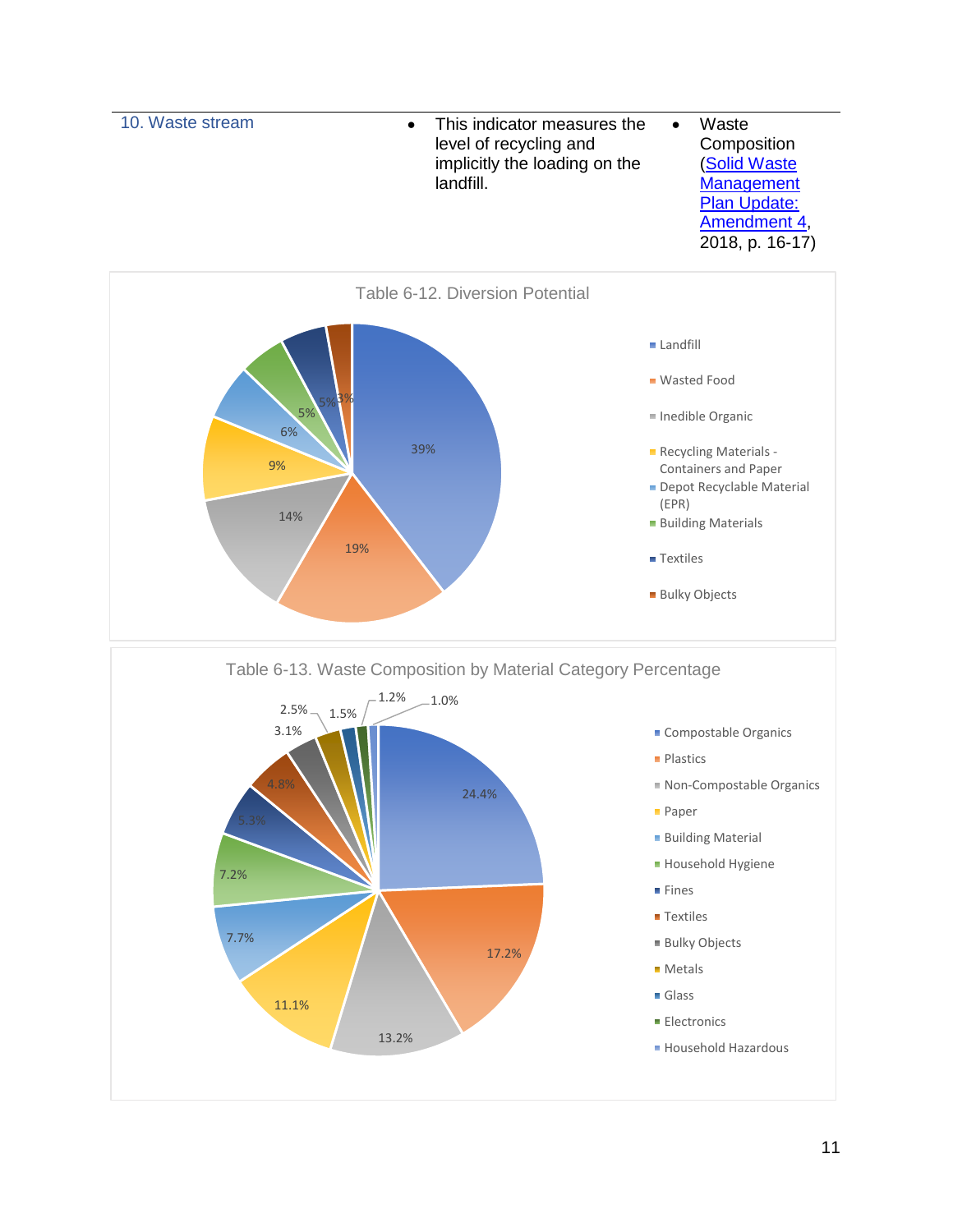

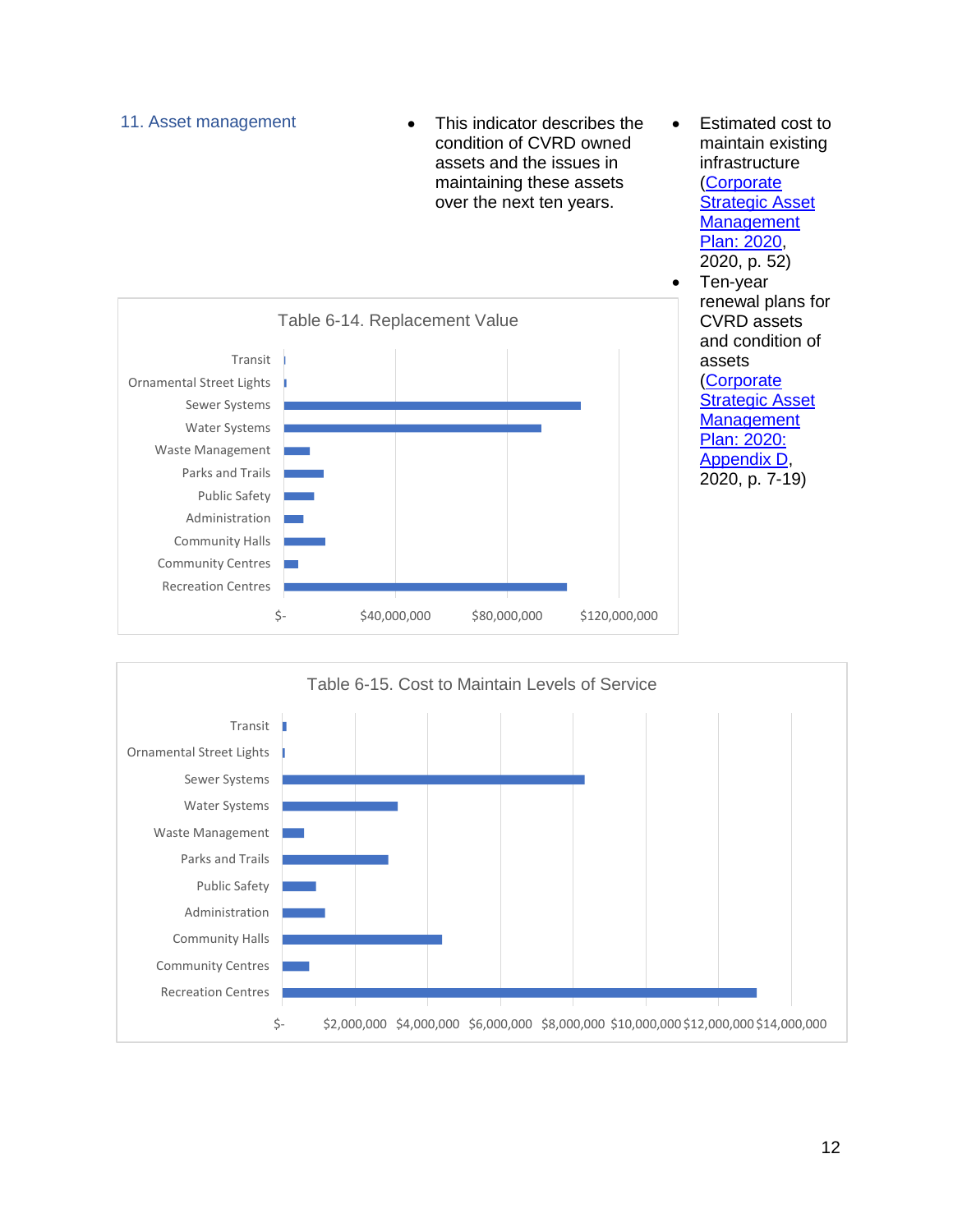## **Objective: Protect the environment**

| <b>Indicator</b>                                              | <b>Rationale</b>                                                                       | Data accessibility                                                                                                                    |
|---------------------------------------------------------------|----------------------------------------------------------------------------------------|---------------------------------------------------------------------------------------------------------------------------------------|
| 12. Area of CVRD<br>impacted by<br>development and<br>logging | This indicator shows changes of<br>land use over time and erosion of<br>natural areas. | % breakdown of land-<br>use type in CVRD<br>(Cowichan Region State<br>of Environment Report:<br>Update 2014:<br>Landbase, 2014, p. 4) |

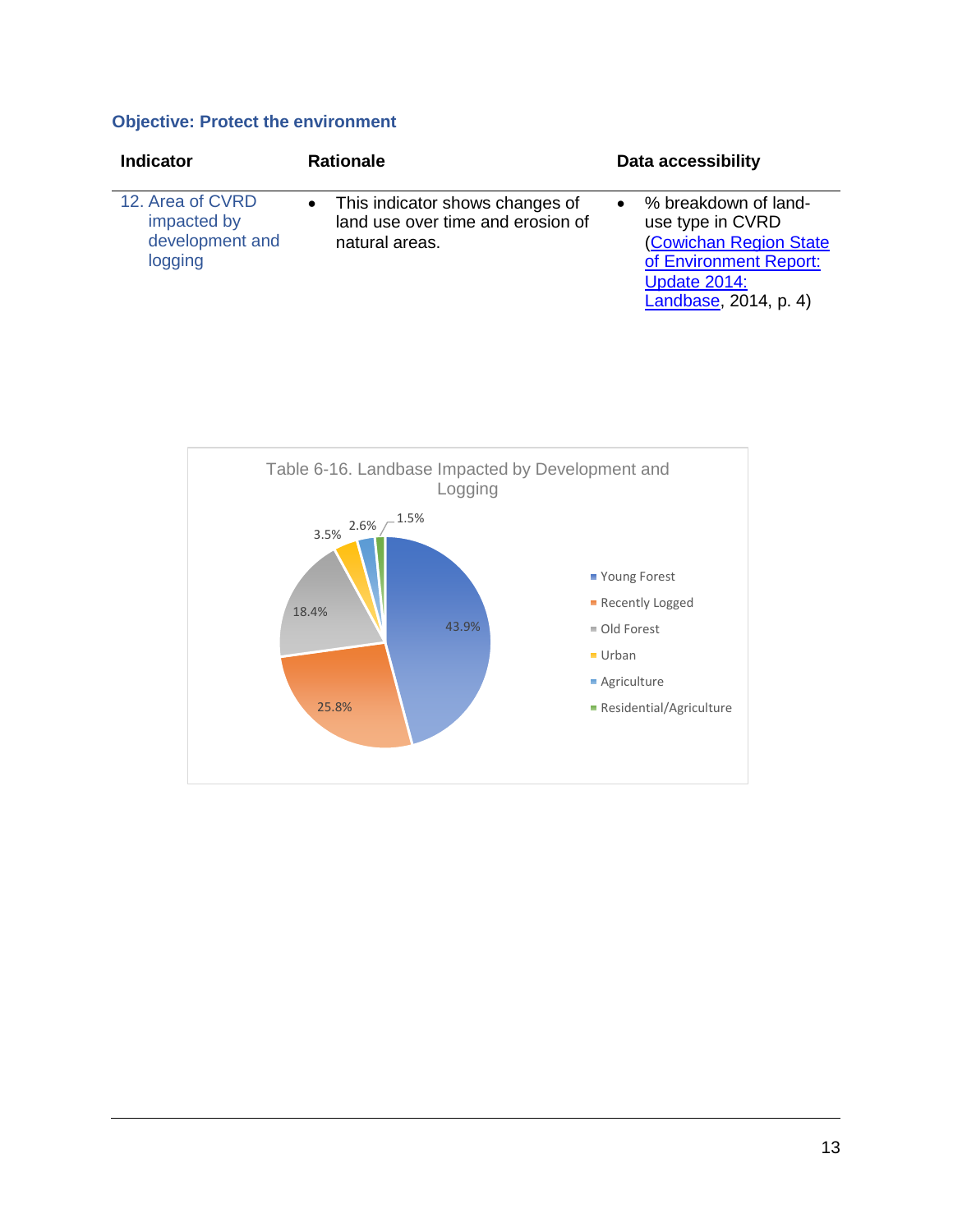13. Environmentally sensitive areas in electoral areas • This indicator shows area of different types of ESAs in each electoral area so change can be tracked over time. • [https://www.cvrd.bc.ca/](https://www.cvrd.bc.ca/DocumentCenter/View/90505/Part-1_ESA-Inventory-Report_May-2018) [DocumentCenter/View/9](https://www.cvrd.bc.ca/DocumentCenter/View/90505/Part-1_ESA-Inventory-Report_May-2018) [0505/Part-1\\_ESA-](https://www.cvrd.bc.ca/DocumentCenter/View/90505/Part-1_ESA-Inventory-Report_May-2018)[Inventory-Report\\_May-](https://www.cvrd.bc.ca/DocumentCenter/View/90505/Part-1_ESA-Inventory-Report_May-2018)[2018](https://www.cvrd.bc.ca/DocumentCenter/View/90505/Part-1_ESA-Inventory-Report_May-2018)

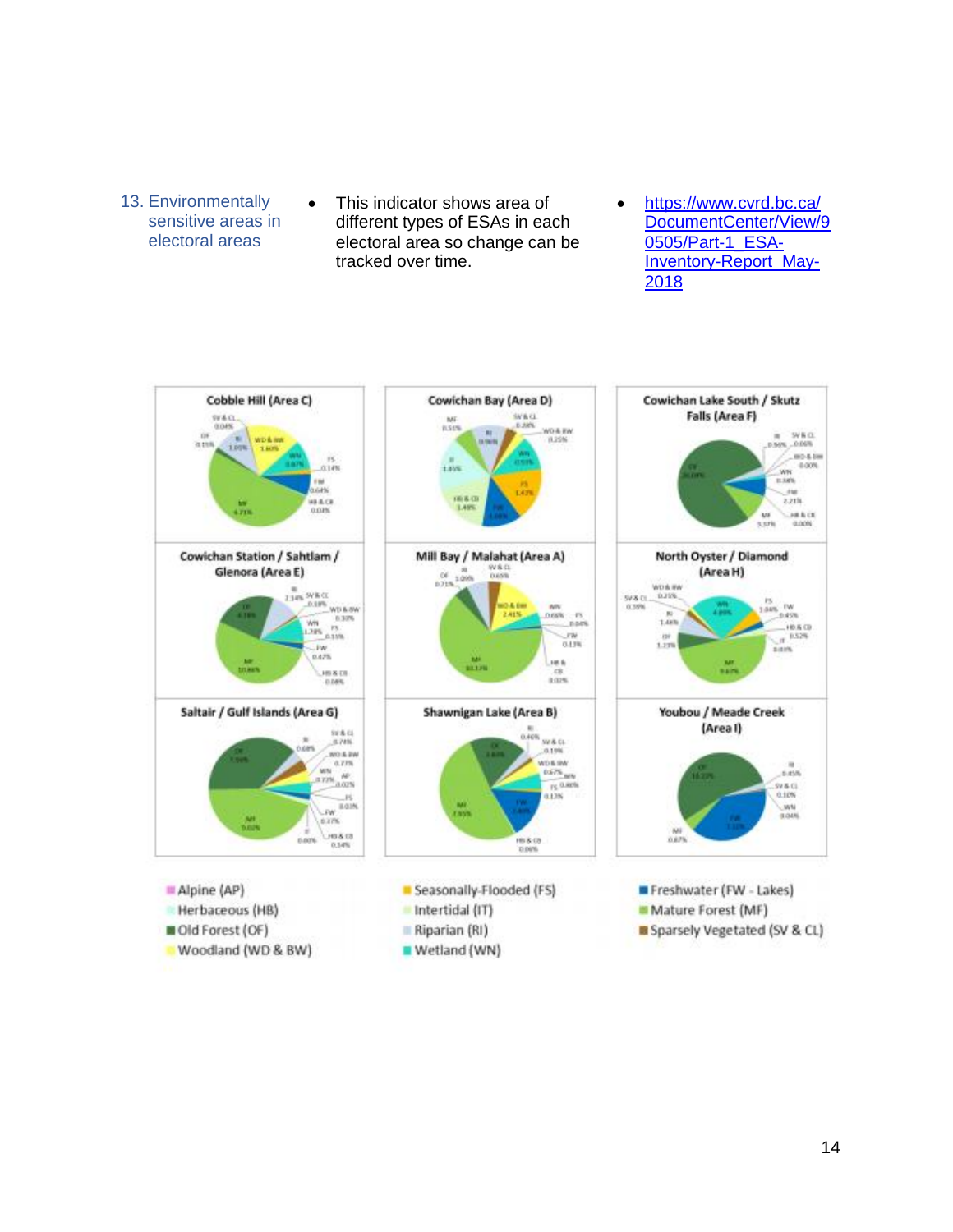14. Area of CVRD protected as park • This indicator shows area dedicated and managed as park and change over time. • Area of protected park [\(2010 State of the](https://www.cvrd.bc.ca/DocumentCenter/View/83149/2010-State-of-Environment-Report?bidId=)  [Environment,](https://www.cvrd.bc.ca/DocumentCenter/View/83149/2010-State-of-Environment-Report?bidId=) 2010, p. 42)

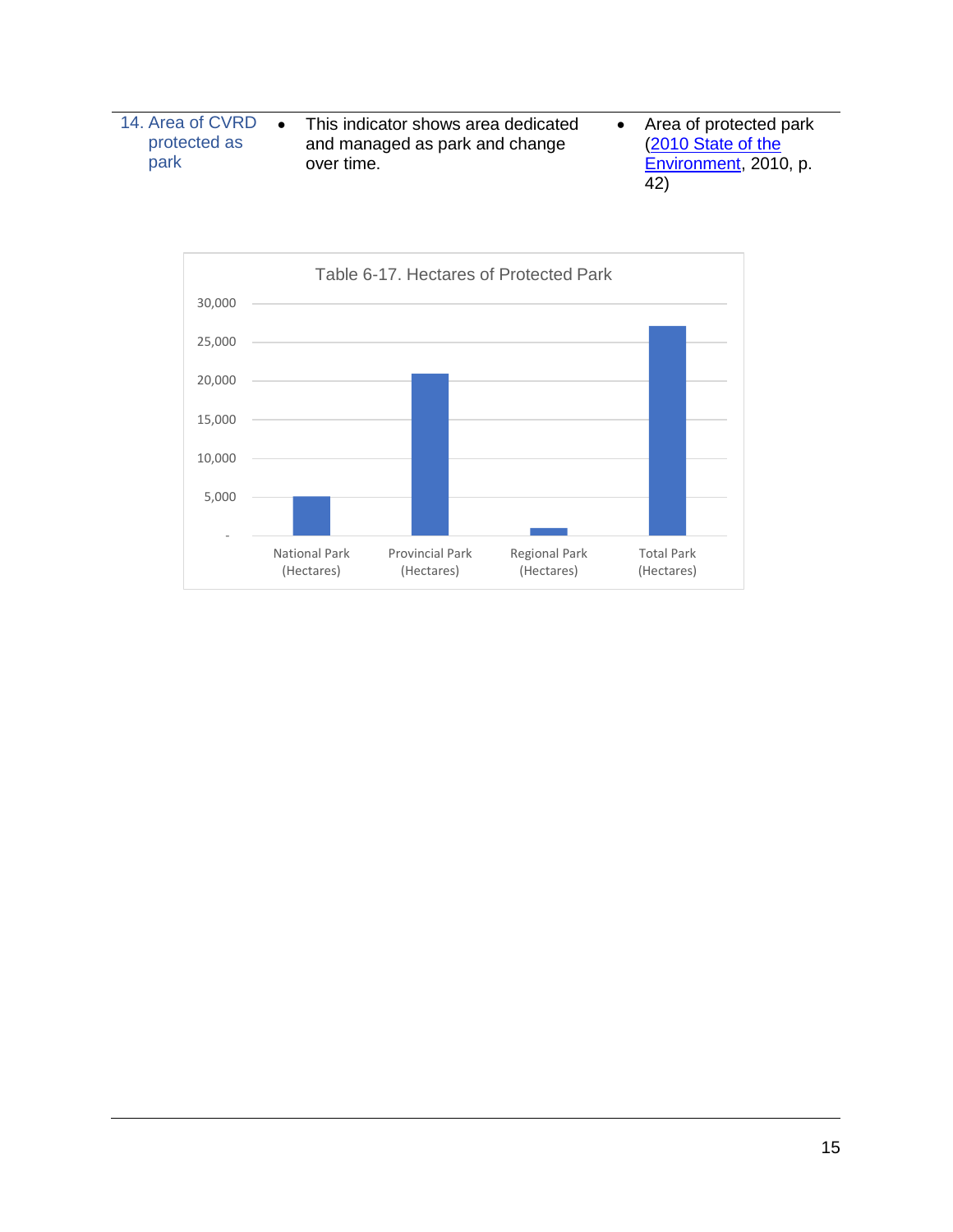| 15. Ha of CVRD<br>managed<br>community<br>parks in<br>electoral areas | • This indicator shows the<br>investment and access to<br>parks across the region and<br>informs future investment. It<br>does not include Regional,<br>Sub-Regional or<br>Provincial/Federal parks. | Table | <b>HOCP Performance Measures</b> |  |
|-----------------------------------------------------------------------|------------------------------------------------------------------------------------------------------------------------------------------------------------------------------------------------------|-------|----------------------------------|--|

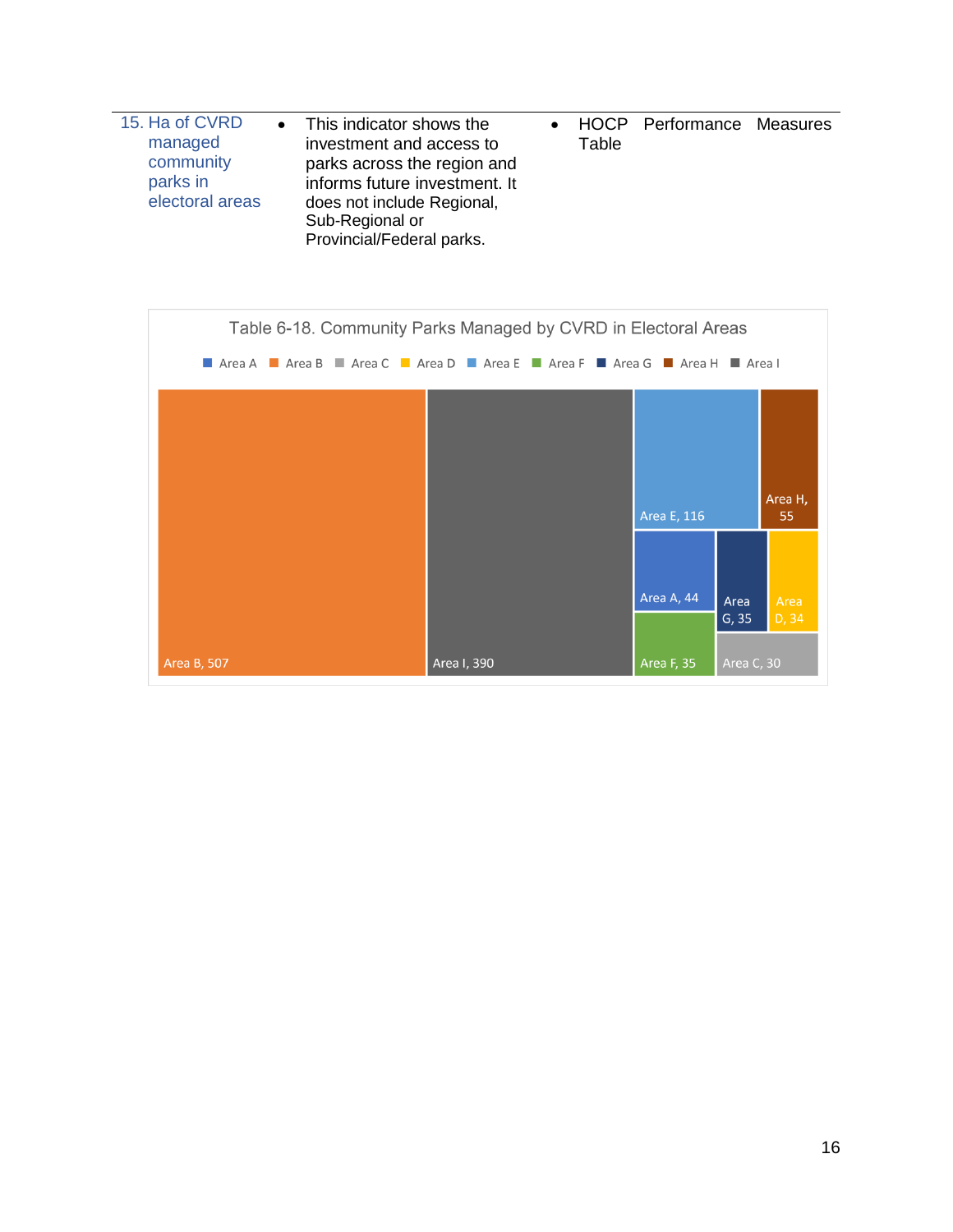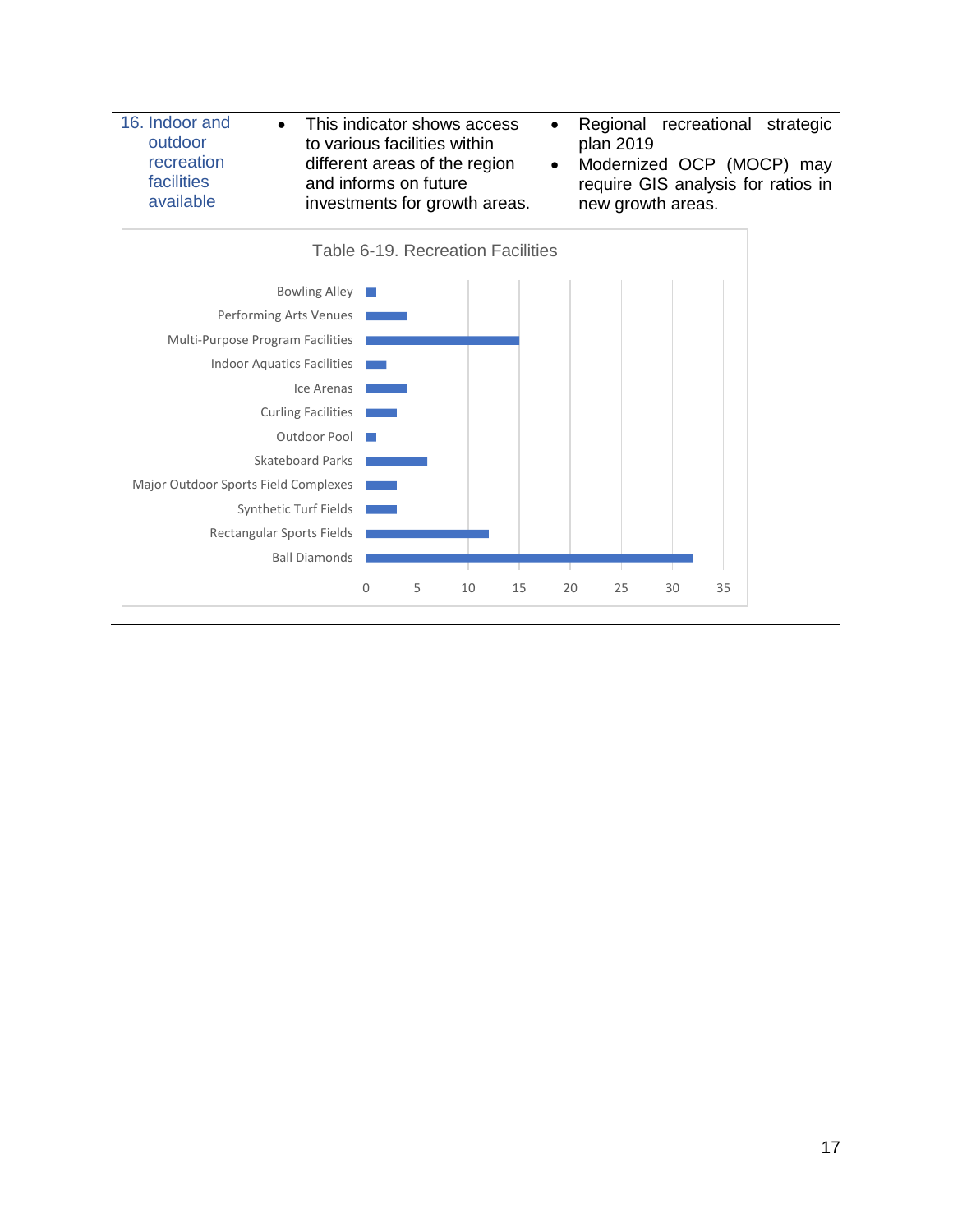17. Trails km / type / location • This indicator shows what

trails exist now and which ones are being added over time.

• [Corporate Strategic](https://www.cvrd.bc.ca/DocumentCenter/View/96479/CVRD-Corporate-Strategic-Asset-Management-Plan)  **Asset Management** [Plan: 2020,](https://www.cvrd.bc.ca/DocumentCenter/View/96479/CVRD-Corporate-Strategic-Asset-Management-Plan) 2020, p. 12



| 18. Sensitive ecosystem<br>protection | This indicator shows the<br>percentage of the CVRD that<br>has significant vegetation or<br>forest on it, which indicates<br>to a certain extent the<br>amount of habitat available<br>and the relative carbon<br>sequestration performance. | Area and % of CVRD<br>by Environmentally<br>Sensitive Area type<br>(Environmentally<br><b>Sensitive Areas</b><br>Mapping in the<br><b>Cowichan Region:</b><br>Phase II, 2018, p. 9, |
|---------------------------------------|----------------------------------------------------------------------------------------------------------------------------------------------------------------------------------------------------------------------------------------------|-------------------------------------------------------------------------------------------------------------------------------------------------------------------------------------|
|                                       |                                                                                                                                                                                                                                              | Appendix D)                                                                                                                                                                         |

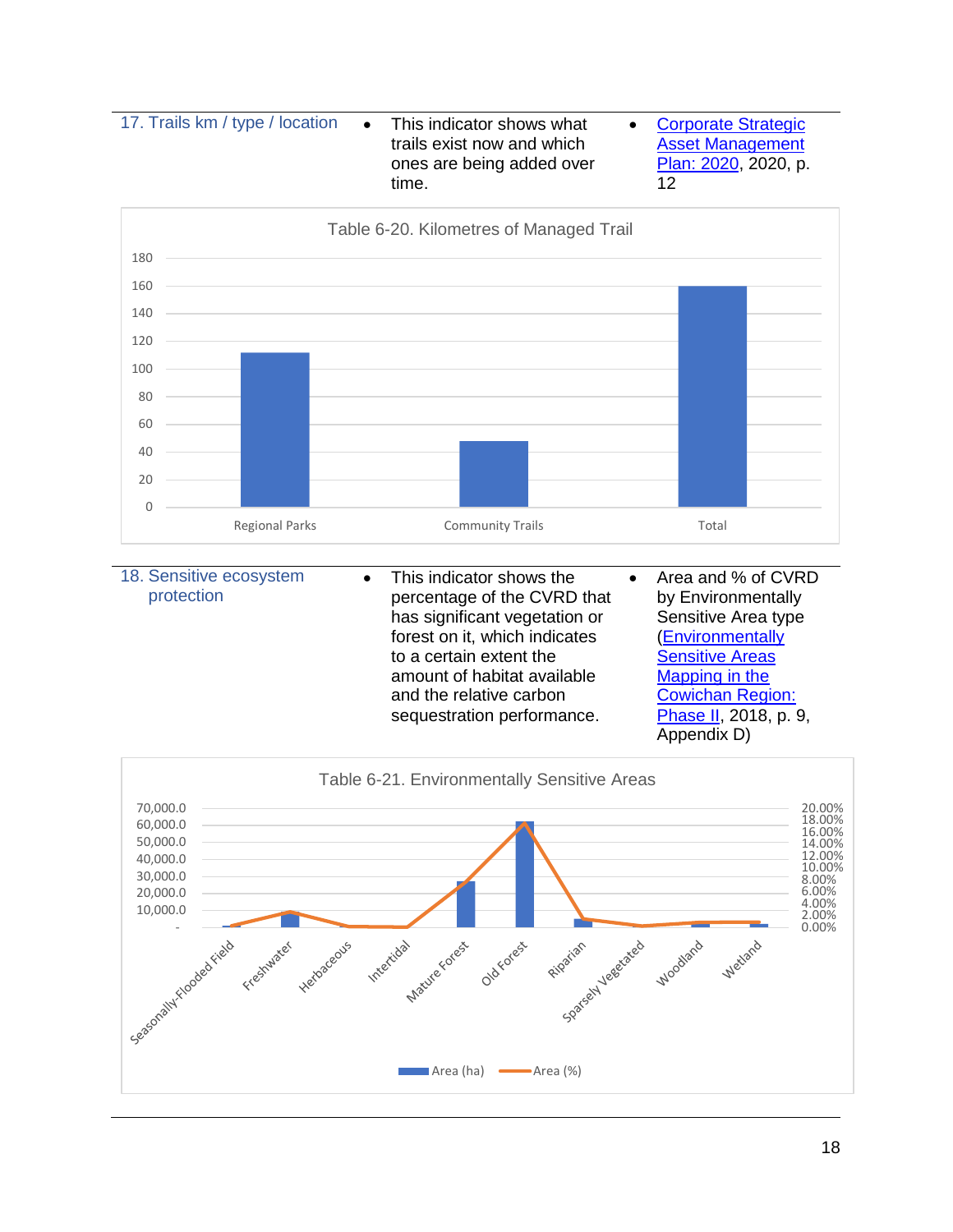19. Water quality **•** Lakes and rivers support • human settlement, recreation and natural environments for plants and animals. As such, • water quality is important to monitor and understand.

- Government of BC: **Surface Water [Monitoring Sites](https://governmentofbc.maps.arcgis.com/apps/webappviewer/index.html?id=0ecd608e27ec45cd923bdcfeefba00a7)** Government of BC:
- [Groundwater Level](https://governmentofbc.maps.arcgis.com/apps/webappviewer/index.html?id=b53cb0bf3f6848e79d66ffd09b74f00d)  **[Data](https://governmentofbc.maps.arcgis.com/apps/webappviewer/index.html?id=b53cb0bf3f6848e79d66ffd09b74f00d)**

| Table 6-22. CVRD Groundwater Quality |                           |                   |          |       |
|--------------------------------------|---------------------------|-------------------|----------|-------|
| Parameter                            | Location                  | Date              | Result   | Units |
|                                      | Lake Cowichan (aquifer    | 2015-09-          |          |       |
| <b>Phosphorus</b>                    | 178)                      | 22                | 0.263    | mg/L  |
| <b>Phosphorus</b>                    | Ladysmith (aquifer 162)   | $2016 - 11$<br>16 | 0.0248   | mg/L  |
|                                      |                           | 2016-08-          |          |       |
| Phosphorus                           | Duncan (aquifer 186)      | 16                | 0.0022   | mg/L  |
|                                      |                           | $2013 - 10 -$     |          |       |
| Phosphorus                           | Cobble Hill (aquifer 197) | 31                | 0.0525   | mg/L  |
|                                      | Lake Cowichan (aquifer    | 2015-09-          |          |       |
| <b>Nitrogen</b>                      | 178)                      | 22                | 0.319    | mg/L  |
|                                      |                           | $2016 - 11$       |          |       |
| <b>Nitrogen</b>                      | Ladysmith (aquifer 162)   | 16                | 0.088    | mg/L  |
|                                      |                           | 2016-08-          |          |       |
| <b>Nitrogen</b>                      | Duncan (aquifer 186)      | 16                | 0.126    | mg/L  |
|                                      |                           | $2013 - 10 -$     |          |       |
| <b>Nitrogen</b>                      | Cobble Hill (aquifer 197) | 31                | 0.093    | mg/L  |
|                                      | Lake Cowichan (aquifer    | 2015-09-          |          |       |
| <b>Metals</b>                        | 178)                      | 22                | 6.11544  | mg/L  |
|                                      |                           | $2016 - 11$       |          |       |
| <b>Metals</b>                        | Ladysmith (aquifer 162)   | 16                | 2.176075 | mg/L  |
|                                      |                           | 2016-08-          |          |       |
| <b>Metals</b>                        | Duncan (aquifer 186)      | 16                | 0.995665 | mg/L  |
|                                      |                           | 2013-10-          |          |       |
| <b>Metals</b>                        | Cobble Hill (aquifer 197) | 31                | 7.429068 | mg/L  |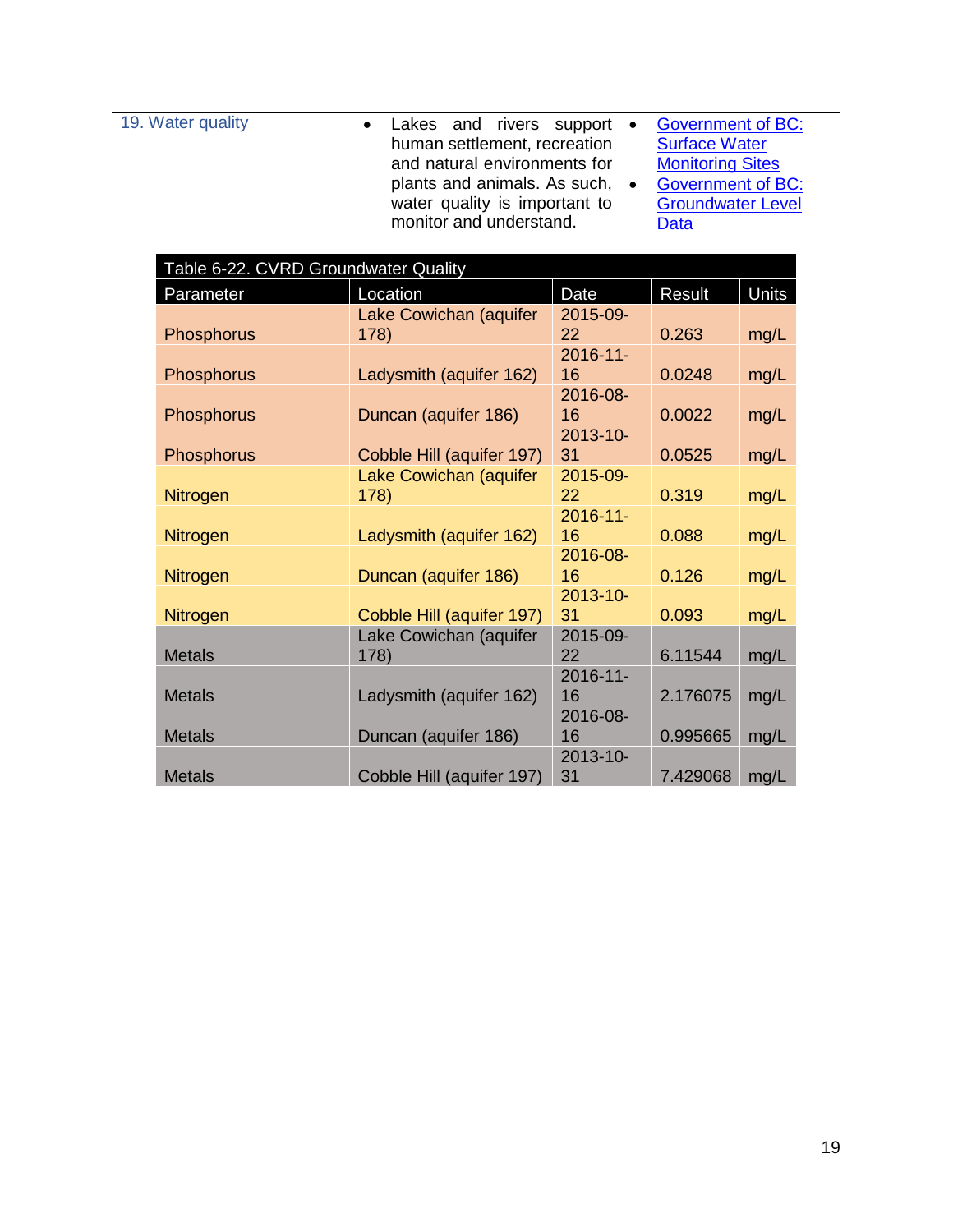| Table 6-23. CVRD Surface Water Quality |                                                                   |            |                |                |                |
|----------------------------------------|-------------------------------------------------------------------|------------|----------------|----------------|----------------|
| Parameter                              | Location                                                          | Date       | Depth (m)      | Result         | Units          |
| Turbidity                              | <b>Cowichan Lake</b>                                              | 2020-03-10 | 1              | 0.42           | <b>NTU</b>     |
| Turbidity                              | Shawnigan Lake                                                    | 2020-03-12 | $\mathbf{1}$   | 0.65           | <b>NTU</b>     |
| <b>Turbidity</b>                       | Quamichan Lake                                                    | 2020-02-26 | 1              | 1.93           | <b>NTU</b>     |
| Temperature                            | <b>Cowichan Lake</b>                                              | 2020-03-10 | $\overline{1}$ | 6.29           | $\mathbf C$    |
| Temperature                            | Shawnigan Lake                                                    | 2020-03-12 | $\overline{1}$ | 5.91           | $\overline{C}$ |
| Temperature                            | <b>Quamichan Lake</b>                                             | 2020-02-26 | 1              | 6.37           | $\overline{C}$ |
| E Coli                                 | Drinking water and<br>recreation areas.<br>Cowichan Lake - Marina | 2013-12-02 | 0.5            | < 1            | CFU/100mL      |
| E Coli                                 | Shawnigan Lake South<br>End                                       | 2003-08-13 | 0.5            | $\overline{1}$ | CFU/100mL      |
| E Coli                                 | <b>Quamichan Lake</b>                                             | 2017-08-29 | $\overline{1}$ | < 1            | CFU/100mL      |
| E Coli                                 | <b>Holland Lake Outflow</b>                                       | 1994-05-18 | $\overline{0}$ | $\overline{0}$ | CFU/100mL      |
| E Coli                                 | <b>Stocking Lake</b>                                              | 2001-11-21 | Ξ              | < 1            | CFU/100mL      |
| E Coli                                 | <b>Koksilah River</b>                                             | 2017-08-29 | ÷,             | 72             | CFU/100mL      |
| E Coli                                 | <b>Cowichan River</b>                                             | 2017-08-29 |                | 6              | CFU/100mL      |
| E Coli                                 | <b>Chemainus River</b>                                            | 2012-03-20 | 0.5            | 10             | CFU/100mL      |
| E Coli                                 | Spiers Creek at Hillbank<br>Rd.                                   | 2017-08-08 |                | 320            | CFU/100mL      |
| E Coli                                 | <b>Averill Creek Near</b><br>Duncan                               | 2017-08-29 |                | 10             | CFU/100mL      |
| E Coli                                 | <b>Shawnigan Creek</b>                                            | 2018-11-29 |                | 43             | CFU/100mL      |
| <b>Metals</b>                          | <b>Cowichan River</b>                                             | 2013-10-29 | 0.5            | 12.23          | mg/L           |
| <b>Metals</b>                          | <b>Shawnigan Creek</b>                                            | 1995-11-01 | 0.5            | 5.45           | mg/L           |
| <b>Metals</b>                          | <b>Busy Place Creek</b>                                           | 2014-11-12 | 0.5            | 4.18           | mg/L           |
| Nitrogen                               | <b>Cowichan Lake</b>                                              | 2020-03-10 | 1              | 0.051          | mg/L           |
| Nitrogen                               | <b>Shawnigan Lake</b>                                             | 2020-03-12 | $\mathbf{1}$   | 0.107          | mg/L           |
| Nitrogen                               | <b>Quamichan Lake</b>                                             | 2020-02-26 | 1              | 0.29           | mg/L           |
| Phosphorus                             | <b>Cowichan Lake</b>                                              | 2020-03-10 | $\overline{1}$ | 0.0033         | mg/L           |
| Phosphorus                             | Shawnigan Lake                                                    | 2020-03-12 | 1              | 0.0041         | mg/L           |
| Phosphorus                             | <b>Quamichan Lake</b>                                             | 2020-02-26 | 1              | 0.259          | mg/L           |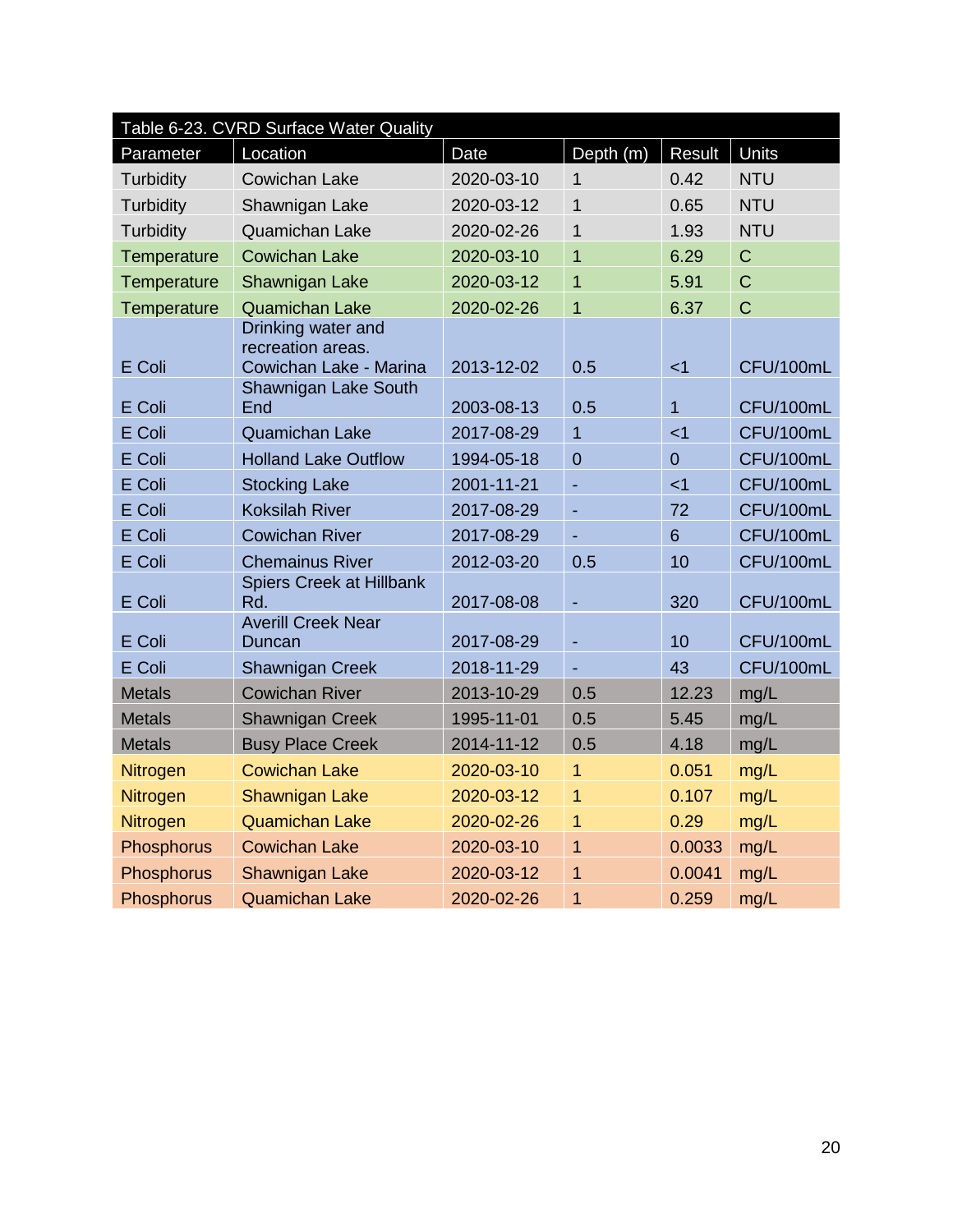| 20. Aquifer<br>Vulnerability | • Groundwater aquifers provide a significant<br>amount of drinking water in the CVRD. Areas of<br>high intrinsic vulnerability offer less natural<br>protection than areas of low or moderate<br>vulnerability; therefore, land use activities which<br>pose a high hazard should be discouraged from<br>these areas, or require much more stringent<br>hydrogeological assessment and reporting<br>requirements to ensure prevention of<br>contamination is maximized. | https://www.cvr<br>d.bc.ca/Docum<br>entCenter/View<br>/7838/Guide-to-<br>use-of-intrinsic-<br>aquifer-<br>vulnerability-<br>$m?$ bidld= |
|------------------------------|-------------------------------------------------------------------------------------------------------------------------------------------------------------------------------------------------------------------------------------------------------------------------------------------------------------------------------------------------------------------------------------------------------------------------------------------------------------------------|-----------------------------------------------------------------------------------------------------------------------------------------|

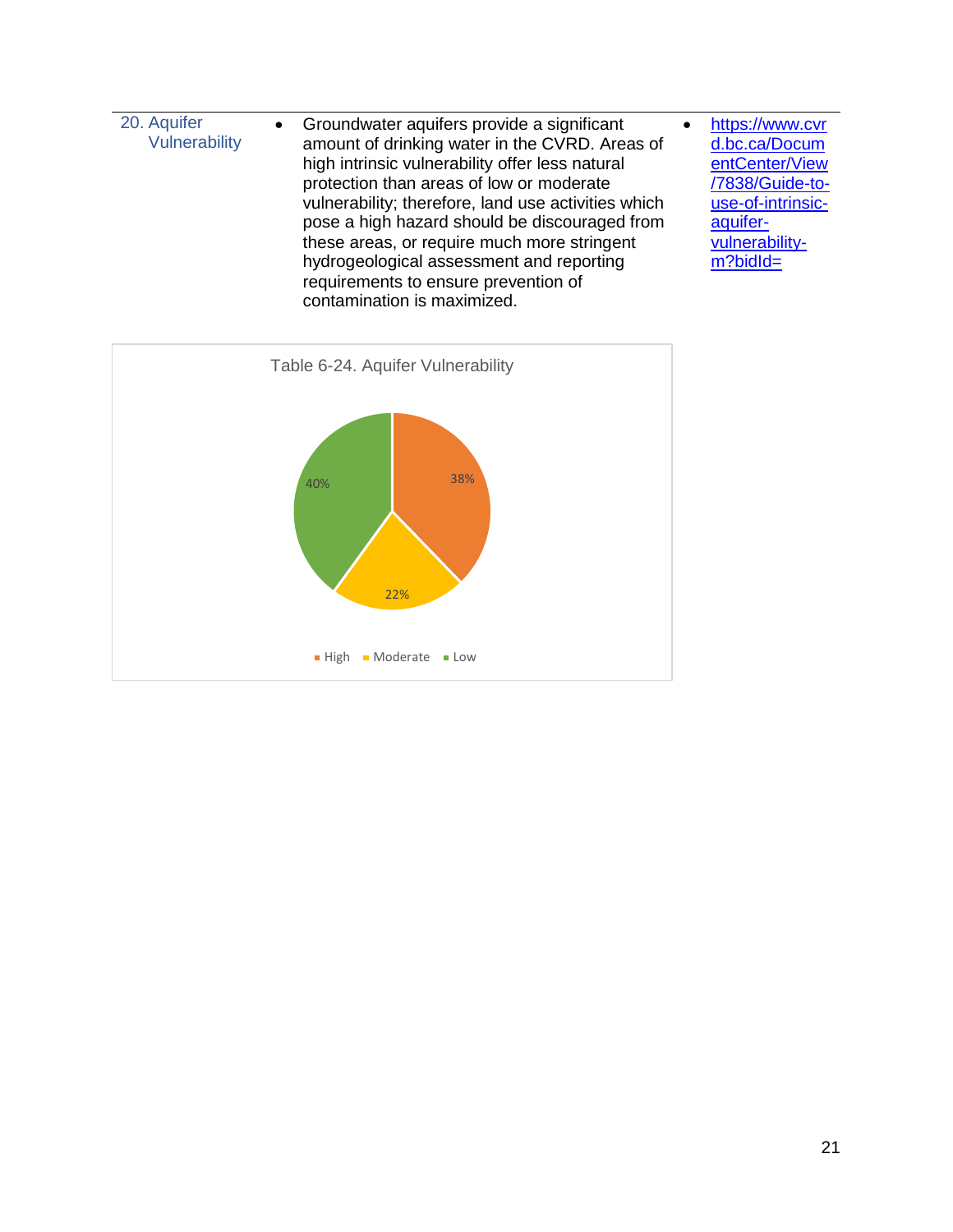# **Objective: Strengthen food and agricultural systems for food security**

| <b>Indicator</b>                     | <b>Rationale</b>                                                                         | <b>Data accessibility</b>                                                                                                                            |
|--------------------------------------|------------------------------------------------------------------------------------------|------------------------------------------------------------------------------------------------------------------------------------------------------|
| 21. ALR exclusions<br>and inclusions | • This indicator shows the<br>stability of the ALR and its<br>farmland base in the CVRD. | ALR inclusions and exclusions<br>and ha of land farmed<br>(Cowichan Region State of<br><b>Environment Report: Update</b><br>2014: Farm Land and Food |

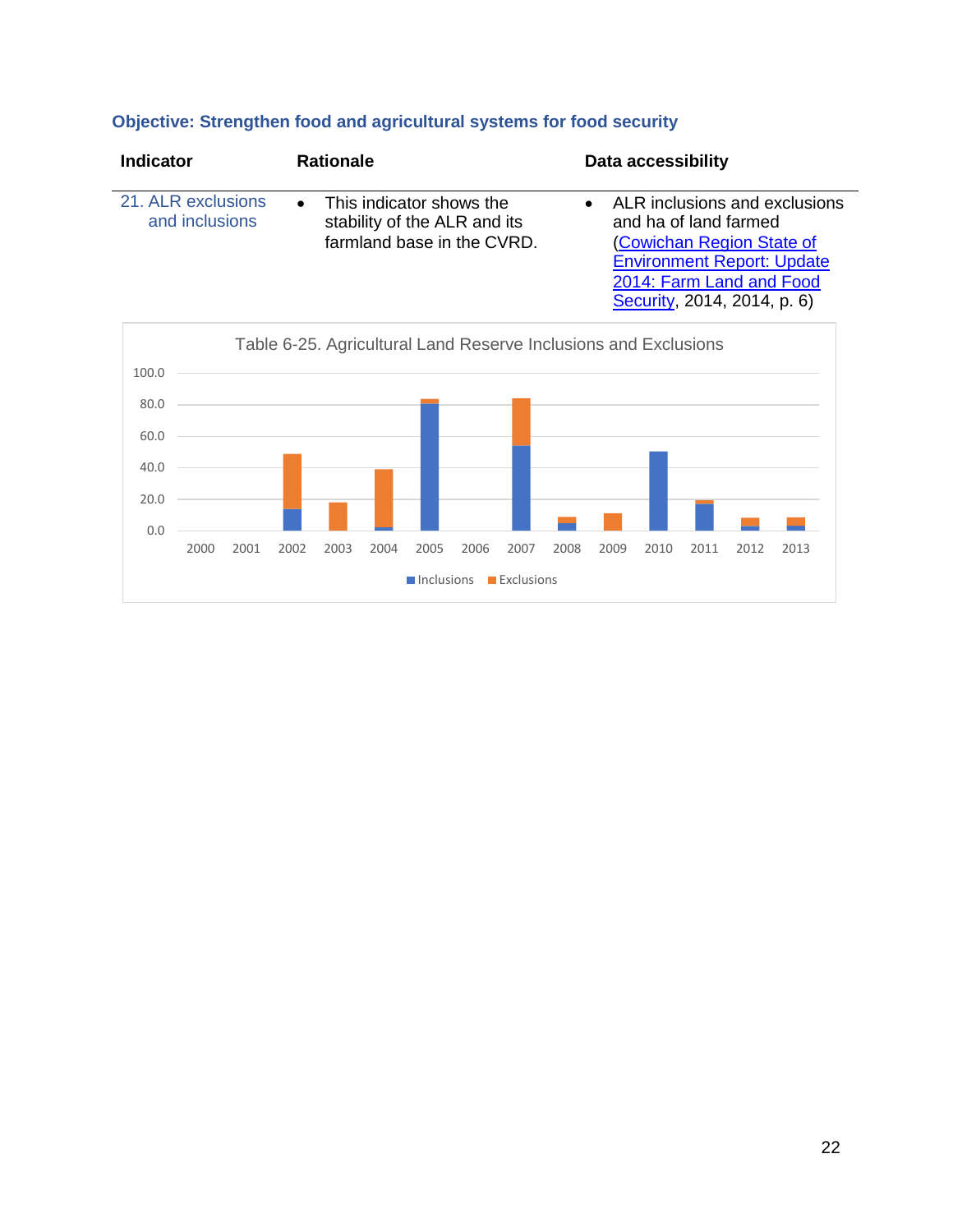

- Average age of farm operators in CVRD 2011 and 2016 [\(Statistics Canada\)](https://www150.statcan.gc.ca/t1/tbl1/en/tv.action?pid=3210044201)
- Average age of farm operators in CVRD (Census of [Agriculture 2001 and 2006\)](https://www150.statcan.gc.ca/n1/pub/95-629-x/8/4124836-eng.htm#59)



23. Size of CVRD farms • Farms generally have a minimum size for feasibility of different types and this indicator shows % that are probably viable long term for major food production and informs subdivision policy. • Number of farms by size in 2011 and 2016 (Statistics [Canada,](https://www150.statcan.gc.ca/t1/tbl1/en/tv.action?pid=3210040401) 2016a)

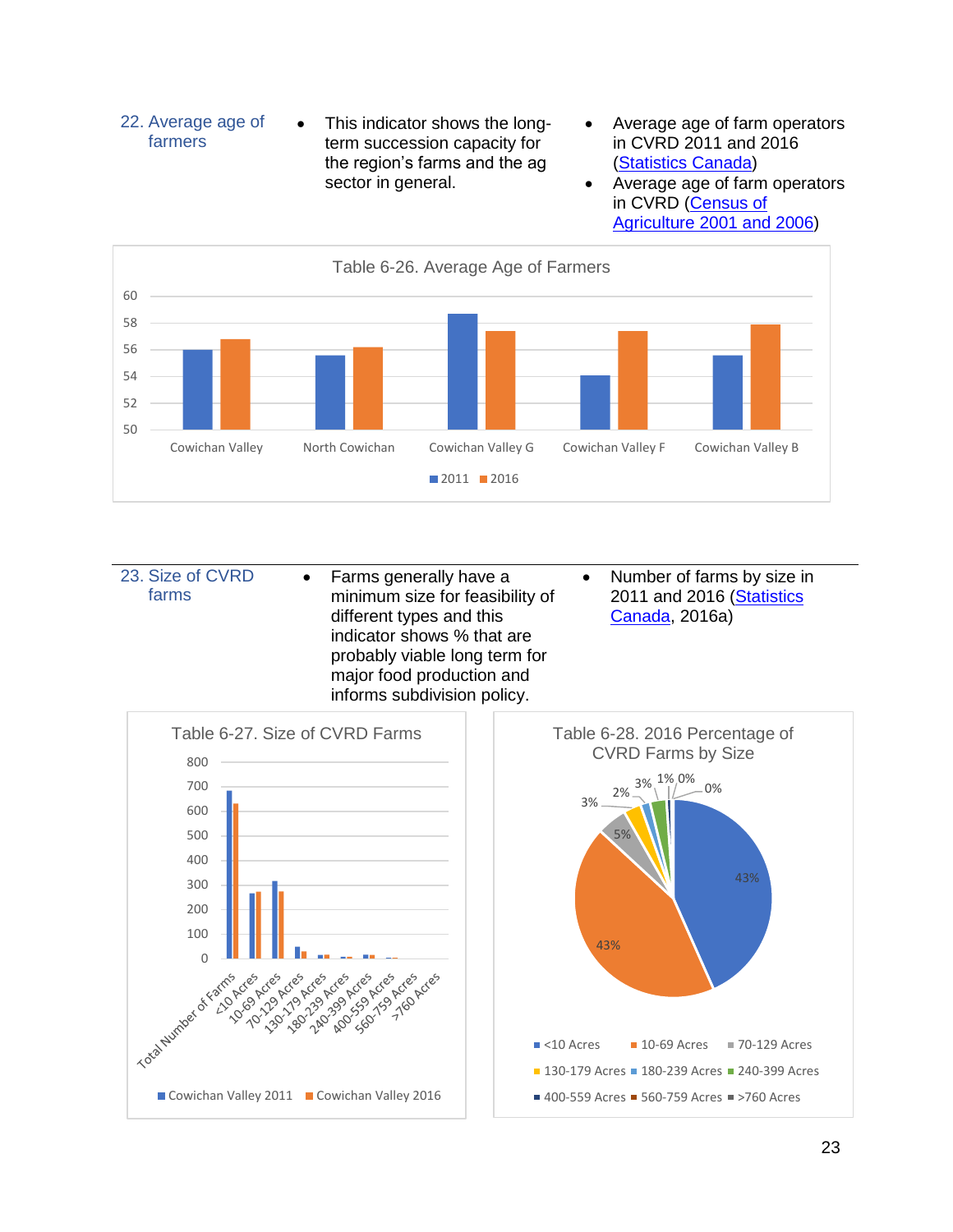### 24. Income receipts for farms

• This indicator shows what percentage of farms are viable businesses and how many are hobby farms.

• CVRD farms classified by gross farm receipts [\(Statistics](https://www150.statcan.gc.ca/t1/tbl1/en/tv.action?pid=3210043601)  [Canada,](https://www150.statcan.gc.ca/t1/tbl1/en/tv.action?pid=3210043601) 2016b)



- 25. Land in food production
- This indicator shows the level of actual production of food in the region, as well as likely improvements to existing agricultural lands.



- Hectares of land in food production and breakdown of crop area for different crops in 2006, 2011 and 2016 [\(Agriculture in Brief:](https://www2.gov.bc.ca/assets/gov/farming-natural-resources-and-industry/agriculture-and-seafood/statistics/census/census-2016/aginbrief_2016_cowichan_valley.pdf)  [Cowichan Valley](https://www2.gov.bc.ca/assets/gov/farming-natural-resources-and-industry/agriculture-and-seafood/statistics/census/census-2016/aginbrief_2016_cowichan_valley.pdf)  [Regional District,](https://www2.gov.bc.ca/assets/gov/farming-natural-resources-and-industry/agriculture-and-seafood/statistics/census/census-2016/aginbrief_2016_cowichan_valley.pdf) 2016, p. 1)
- Primary agriculture activity on CVRD agricultural lands [\(Agriculture Water](https://www2.gov.bc.ca/assets/gov/farming-natural-resources-and-industry/agriculture-and-seafood/agricultural-land-and-environment/water/agriculture-water-demand-model/500300-8_agriculture_water_demand_model-cowichan_report.pdf)  [Demand Model:](https://www2.gov.bc.ca/assets/gov/farming-natural-resources-and-industry/agriculture-and-seafood/agricultural-land-and-environment/water/agriculture-water-demand-model/500300-8_agriculture_water_demand_model-cowichan_report.pdf)  [Report for the](https://www2.gov.bc.ca/assets/gov/farming-natural-resources-and-industry/agriculture-and-seafood/agricultural-land-and-environment/water/agriculture-water-demand-model/500300-8_agriculture_water_demand_model-cowichan_report.pdf)  [Cowichan Valley](https://www2.gov.bc.ca/assets/gov/farming-natural-resources-and-industry/agriculture-and-seafood/agricultural-land-and-environment/water/agriculture-water-demand-model/500300-8_agriculture_water_demand_model-cowichan_report.pdf)  [Regional District,](https://www2.gov.bc.ca/assets/gov/farming-natural-resources-and-industry/agriculture-and-seafood/agricultural-land-and-environment/water/agriculture-water-demand-model/500300-8_agriculture_water_demand_model-cowichan_report.pdf) 2013, p. 27)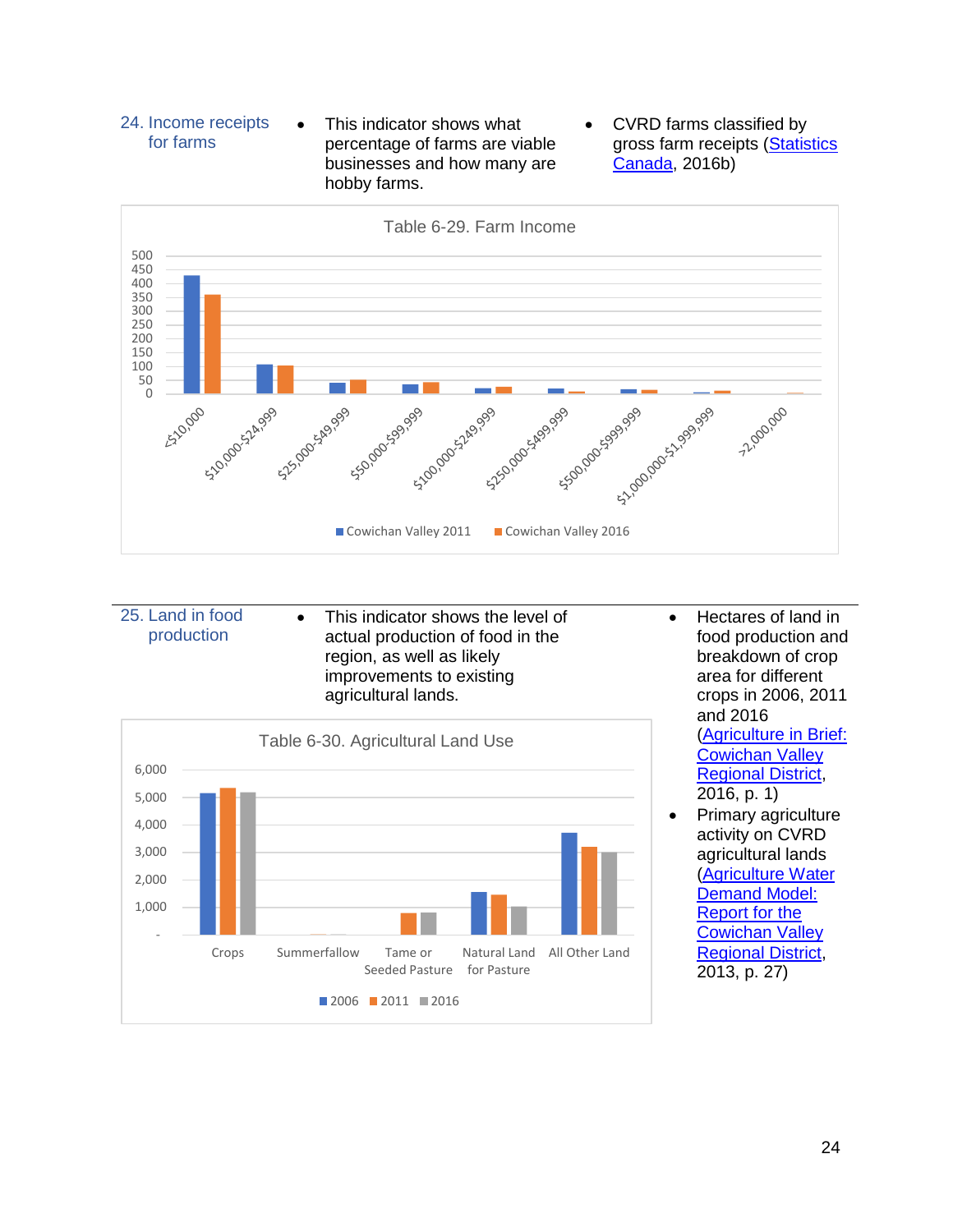

• Percent distribution of food insecurity [\(Cowichan](https://www.ourcchn.ca/files/1314440061-001-R-Rev1_Cowichan%20Communities%20Health%20Profile_01AUG_14.pdf)  **Communities [Health Profile,](https://www.ourcchn.ca/files/1314440061-001-R-Rev1_Cowichan%20Communities%20Health%20Profile_01AUG_14.pdf)** 2014, p. 57)



27. Food processing • This indicator shows the potential and ability for local food production, which may contribute to strengthening the region's food systems. • Processors in CVRD by location and type [\(Creating](https://www.bcagclimateaction.ca/wp/wp-content/media/CW05-Enhancing-Food-Processing-CVRD-2014.pdf)  [Climate Change Resilience:](https://www.bcagclimateaction.ca/wp/wp-content/media/CW05-Enhancing-Food-Processing-CVRD-2014.pdf)  [Enhancing Food Processing in](https://www.bcagclimateaction.ca/wp/wp-content/media/CW05-Enhancing-Food-Processing-CVRD-2014.pdf)  [the CVRD,](https://www.bcagclimateaction.ca/wp/wp-content/media/CW05-Enhancing-Food-Processing-CVRD-2014.pdf) 2014, Appendix B) • Class A Abattoirs in or near CVRD [\(Creating Climate](https://www.bcagclimateaction.ca/wp/wp-content/media/CW05-Enhancing-Food-Processing-CVRD-2014.pdf)  [Change Resilience: Enhancing](https://www.bcagclimateaction.ca/wp/wp-content/media/CW05-Enhancing-Food-Processing-CVRD-2014.pdf) 



[Food Processing in the CVRD,](https://www.bcagclimateaction.ca/wp/wp-content/media/CW05-Enhancing-Food-Processing-CVRD-2014.pdf)

2014, p. 7)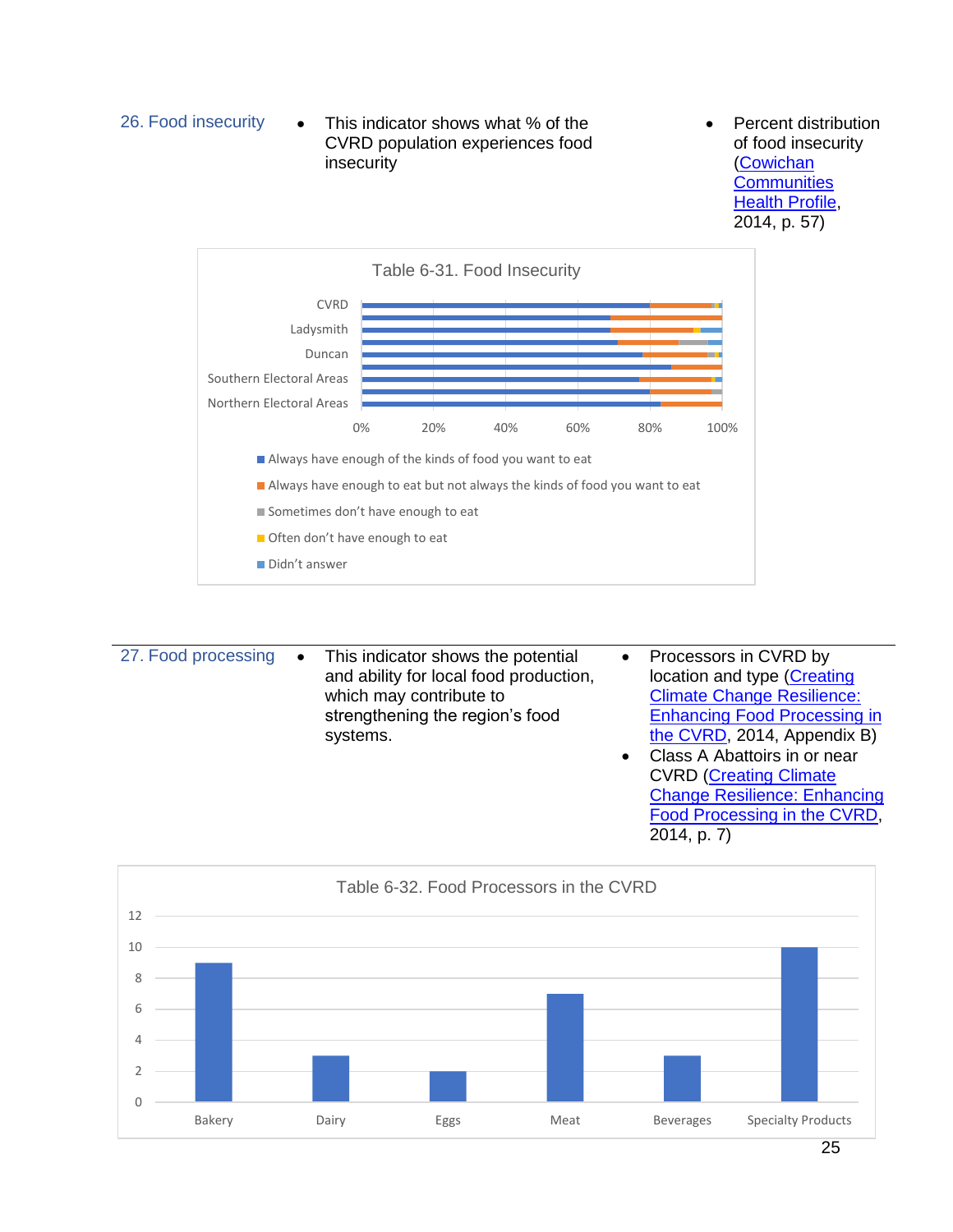# **Objective: Support heritage, arts and culture**

| <b>Indicator</b>                                    | <b>Rationale</b>                                                                               | Data accessibility                                                                                                                                        |
|-----------------------------------------------------|------------------------------------------------------------------------------------------------|-----------------------------------------------------------------------------------------------------------------------------------------------------------|
| 28. Heritage assets registered<br>by electoral area | This indicator shows the extent<br>$\bullet$<br>of the heritage register across<br>the region. | Listing of properties<br>$\bullet$<br>on community<br>heritage register by<br>electoral area<br>(Cowichan Valley<br><b>Regional District.</b><br>$n.d.$ ) |



| 29. Types of assets registered | This indicator shows the<br>relative priorities of registration<br>across different heritage assets.<br>Additional assets can be added<br>in the future. | Listing of properties<br>on community<br>heritage register<br><b>(Cowichan Valley</b><br><b>Regional District,</b><br>$n.d.$ ) |
|--------------------------------|----------------------------------------------------------------------------------------------------------------------------------------------------------|--------------------------------------------------------------------------------------------------------------------------------|
|                                |                                                                                                                                                          |                                                                                                                                |

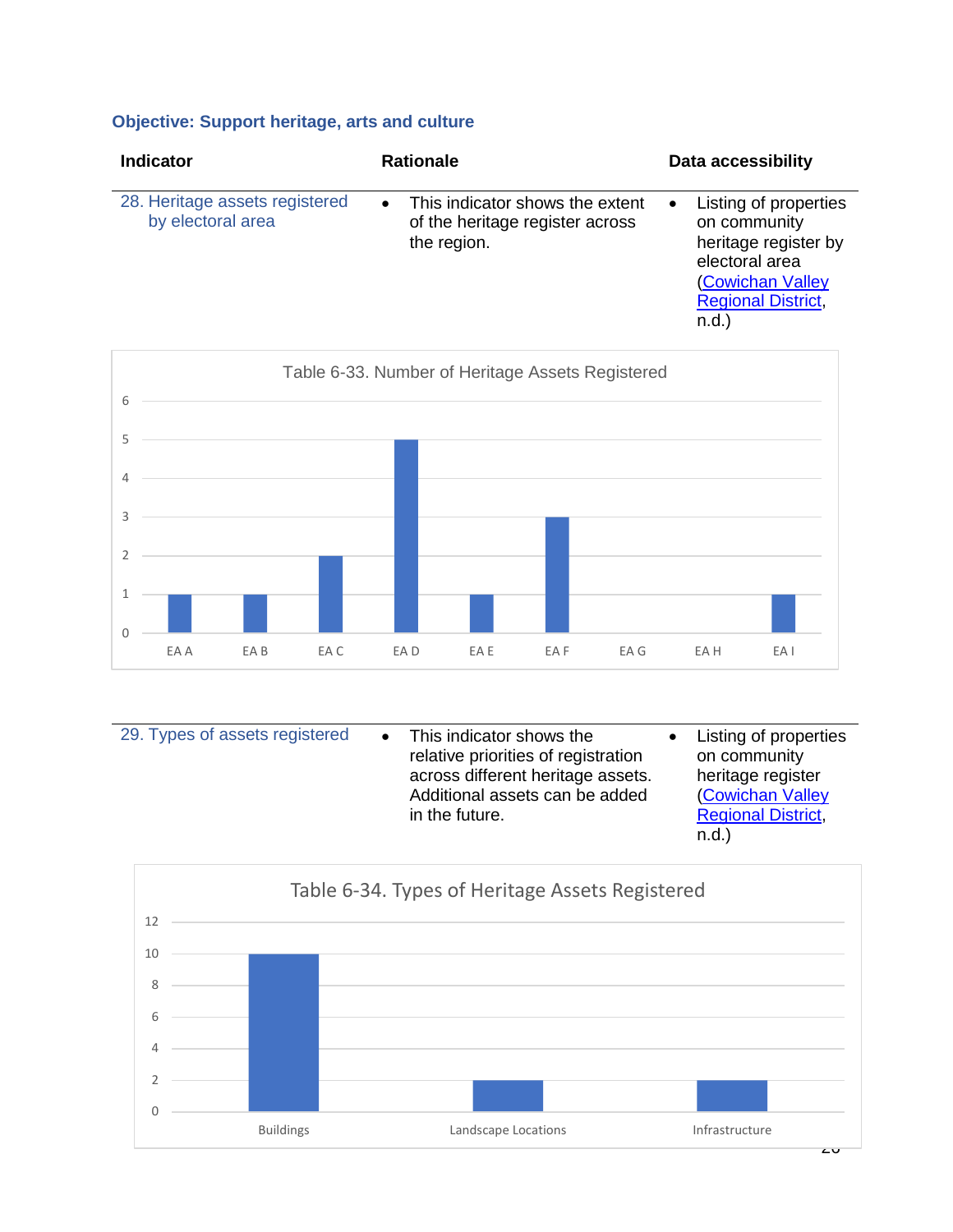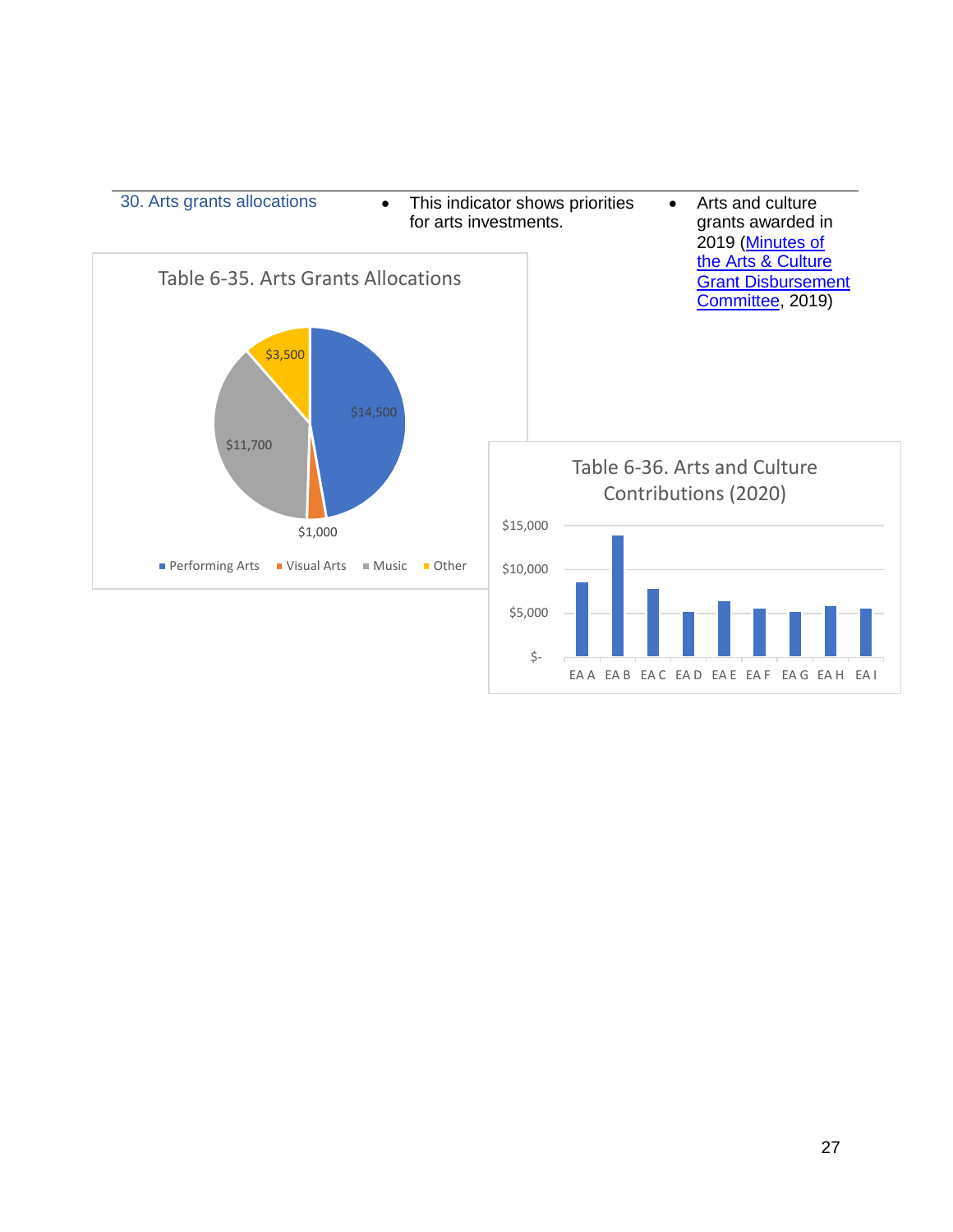

No certificate diploma or degree

#### **Objective: Realize the region's economic potential**

- 4,000 8,000 12,000 16,000 20,000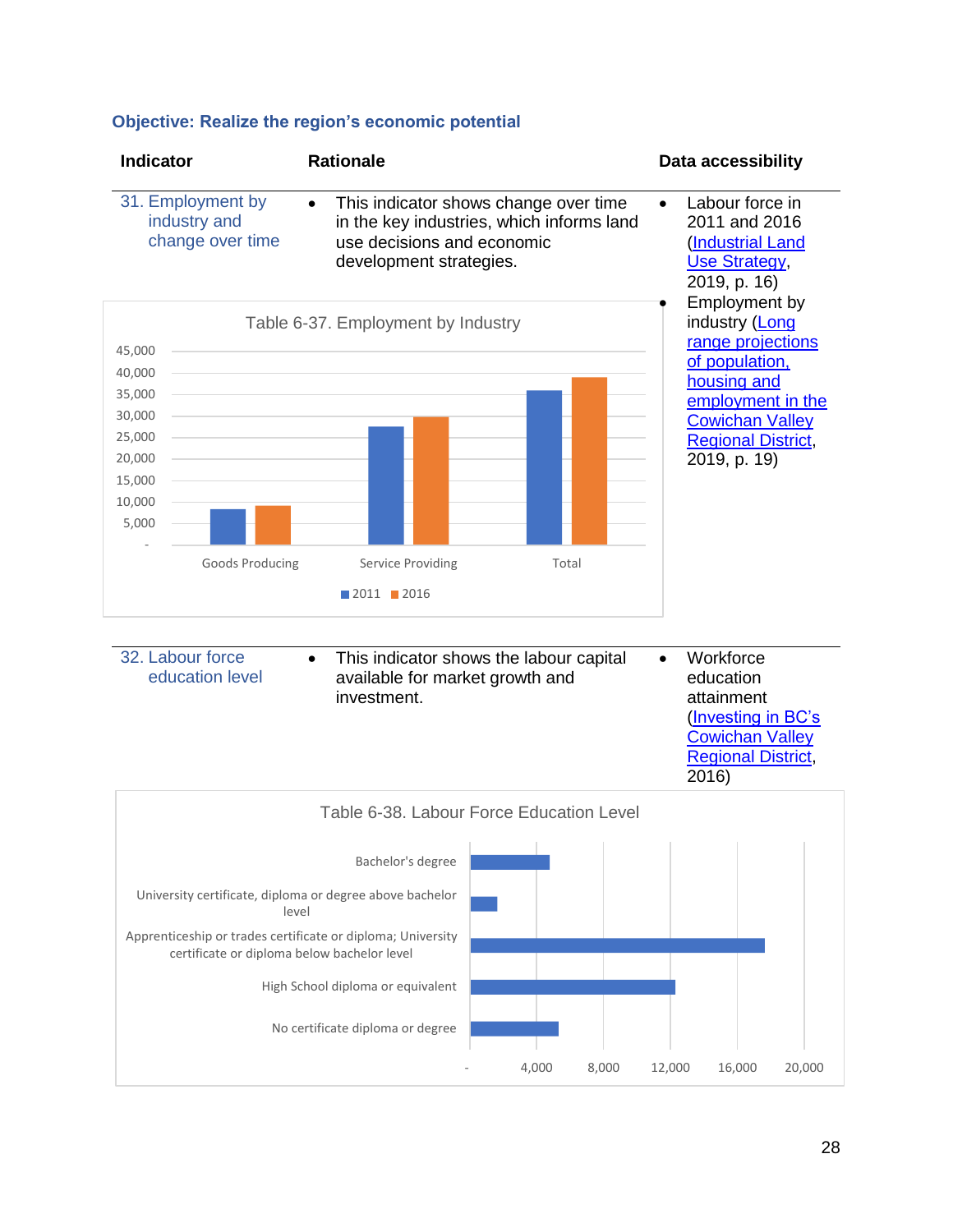- 33. Median and gross incomes
- This indicator shows the essential economic condition of the region and speaks to housing affordability.
- Median household income [\(Long](https://www.cvrd.bc.ca/DocumentCenter/View/94223/Long-Range-Projections-of-Population-Housing-and-Employment)  [range projections](https://www.cvrd.bc.ca/DocumentCenter/View/94223/Long-Range-Projections-of-Population-Housing-and-Employment)  [of population,](https://www.cvrd.bc.ca/DocumentCenter/View/94223/Long-Range-Projections-of-Population-Housing-and-Employment)  [housing and](https://www.cvrd.bc.ca/DocumentCenter/View/94223/Long-Range-Projections-of-Population-Housing-and-Employment)  [employment in the](https://www.cvrd.bc.ca/DocumentCenter/View/94223/Long-Range-Projections-of-Population-Housing-and-Employment)  [Cowichan Valley](https://www.cvrd.bc.ca/DocumentCenter/View/94223/Long-Range-Projections-of-Population-Housing-and-Employment)  [Regional District,](https://www.cvrd.bc.ca/DocumentCenter/View/94223/Long-Range-Projections-of-Population-Housing-and-Employment) 2019, p. 35-37)



34. Distribution of household income in electoral areas • This indicator shows the relative incomes of electoral areas and informs where various types of housing needs to be planned for. • Median household income [\(Long](https://www.cvrd.bc.ca/DocumentCenter/View/94223/Long-Range-Projections-of-Population-Housing-and-Employment)  [range projections](https://www.cvrd.bc.ca/DocumentCenter/View/94223/Long-Range-Projections-of-Population-Housing-and-Employment)  [of population,](https://www.cvrd.bc.ca/DocumentCenter/View/94223/Long-Range-Projections-of-Population-Housing-and-Employment)  [housing and](https://www.cvrd.bc.ca/DocumentCenter/View/94223/Long-Range-Projections-of-Population-Housing-and-Employment)  [employment in the](https://www.cvrd.bc.ca/DocumentCenter/View/94223/Long-Range-Projections-of-Population-Housing-and-Employment)  [Cowichan Valley](https://www.cvrd.bc.ca/DocumentCenter/View/94223/Long-Range-Projections-of-Population-Housing-and-Employment) 

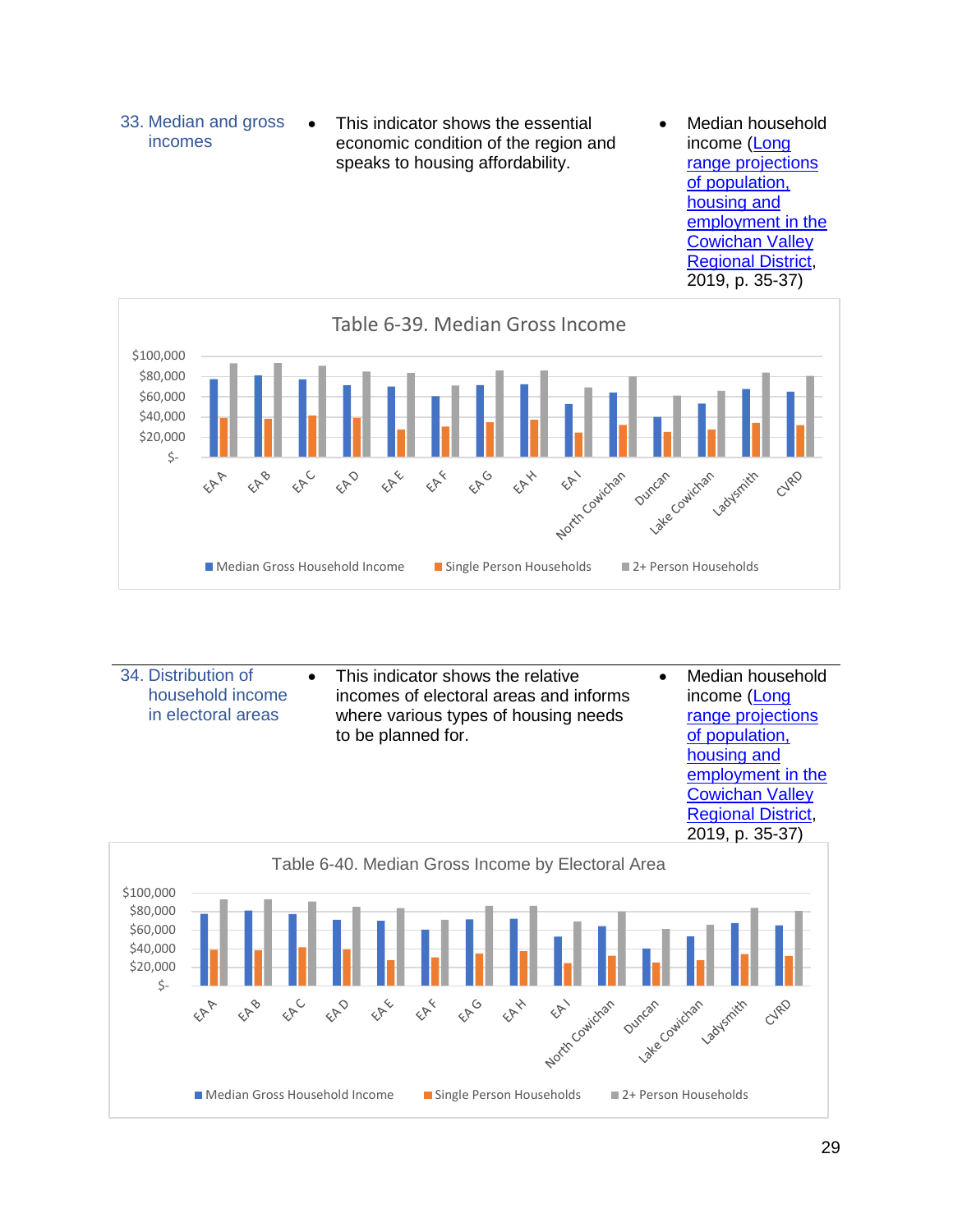### 35. Industriallydesignated land available

• This indicator shows how much industrial land is available in the region and electoral areas now and how much is available for development to inform land use planning.



- Percent and hectares of land zoned as or designated for industrial use [\(Industrial Land](https://www.ecdevcowichan.com/wp-content/uploads/March-18-Final-Draft-Industrial-Land-Use-Strategy-Copy.pdf)  [Use Strategy,](https://www.ecdevcowichan.com/wp-content/uploads/March-18-Final-Draft-Industrial-Land-Use-Strategy-Copy.pdf) 2019, p. 24)
- Percent and hectares of land zoned, designated or actually used for industrial use [\(Industrial Land](https://www.ecdevcowichan.com/wp-content/uploads/March-18-Final-Draft-Industrial-Land-Use-Strategy-Copy.pdf)  [Use Strategy,](https://www.ecdevcowichan.com/wp-content/uploads/March-18-Final-Draft-Industrial-Land-Use-Strategy-Copy.pdf) 2019, p. 25)
- Hectares of industrial land by electoral area [\(Industrial Land](https://www.ecdevcowichan.com/wp-content/uploads/March-18-Final-Draft-Industrial-Land-Use-Strategy-Copy.pdf)  [Use Strategy,](https://www.ecdevcowichan.com/wp-content/uploads/March-18-Final-Draft-Industrial-Land-Use-Strategy-Copy.pdf) 2019, p. 27)
- Vacant industrial land with less than 5% [\(Industrial](https://www.ecdevcowichan.com/wp-content/uploads/March-18-Final-Draft-Industrial-Land-Use-Strategy-Copy.pdf)  [Land Use](https://www.ecdevcowichan.com/wp-content/uploads/March-18-Final-Draft-Industrial-Land-Use-Strategy-Copy.pdf)  **Strategy**, 2019, p. 30)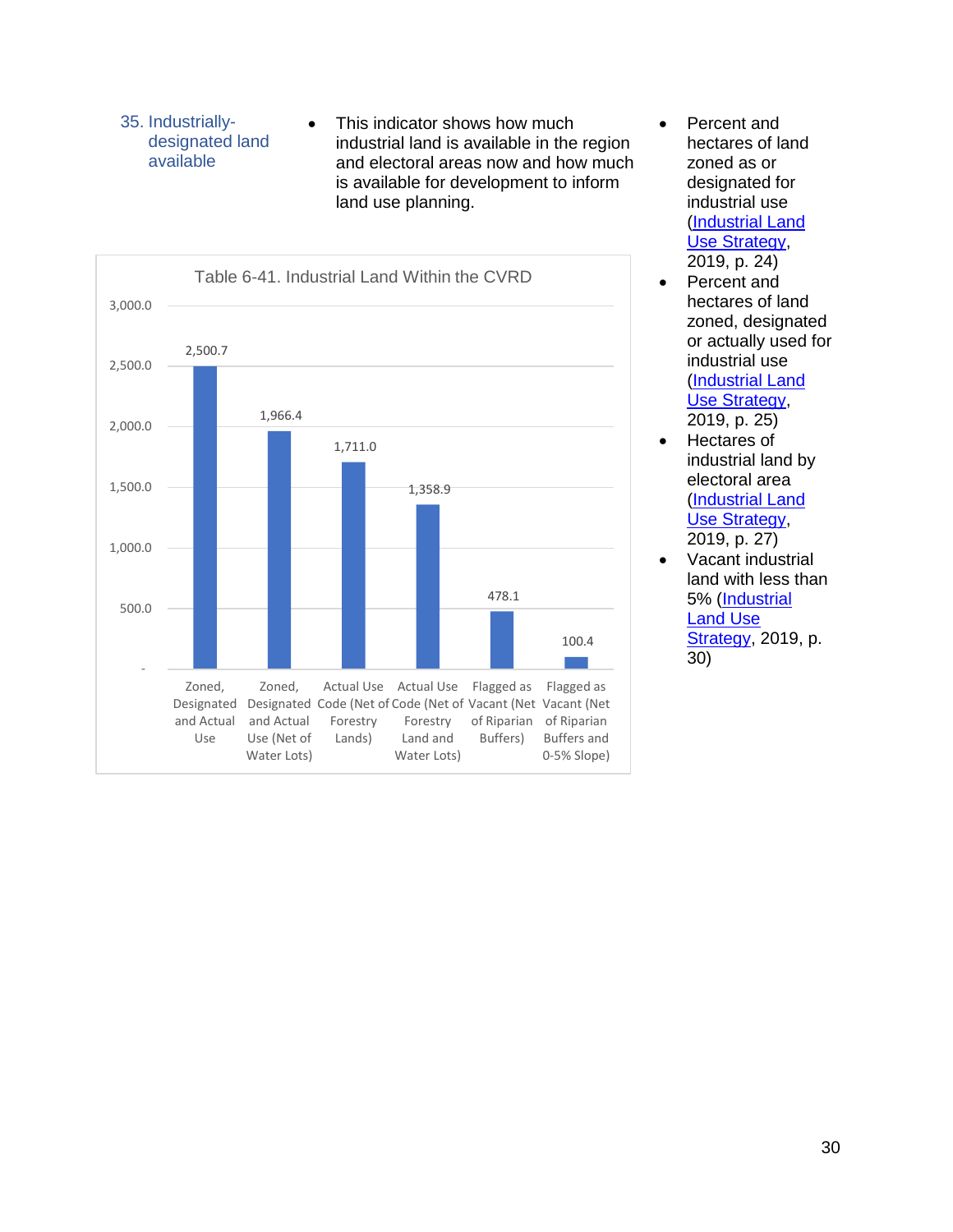# **Objective: Mitigate and adapt to climate change**

| <b>Indicator</b>               | <b>Rationale</b>                                                                                                                           | <b>Data accessibility</b>                                                                                                                                                                                                                                                |
|--------------------------------|--------------------------------------------------------------------------------------------------------------------------------------------|--------------------------------------------------------------------------------------------------------------------------------------------------------------------------------------------------------------------------------------------------------------------------|
| 36. Corporate GHG<br>emissions | • The CVRD signed the BC<br><b>Climate Action Charter in</b><br>2007 and has committed to<br>climate neutrality for its own<br>operations. | $CO2$ emissions and<br>$\bullet$<br>offsets (2018 Climate<br><b>Action Revenue Incentive</b><br>Program Public Report,<br>2019, p. 2)<br><b>BC Government 2017</b><br>$\bullet$<br>emissions inventory<br>(shows per capita<br>emissions dropping<br>between 2012-2017). |



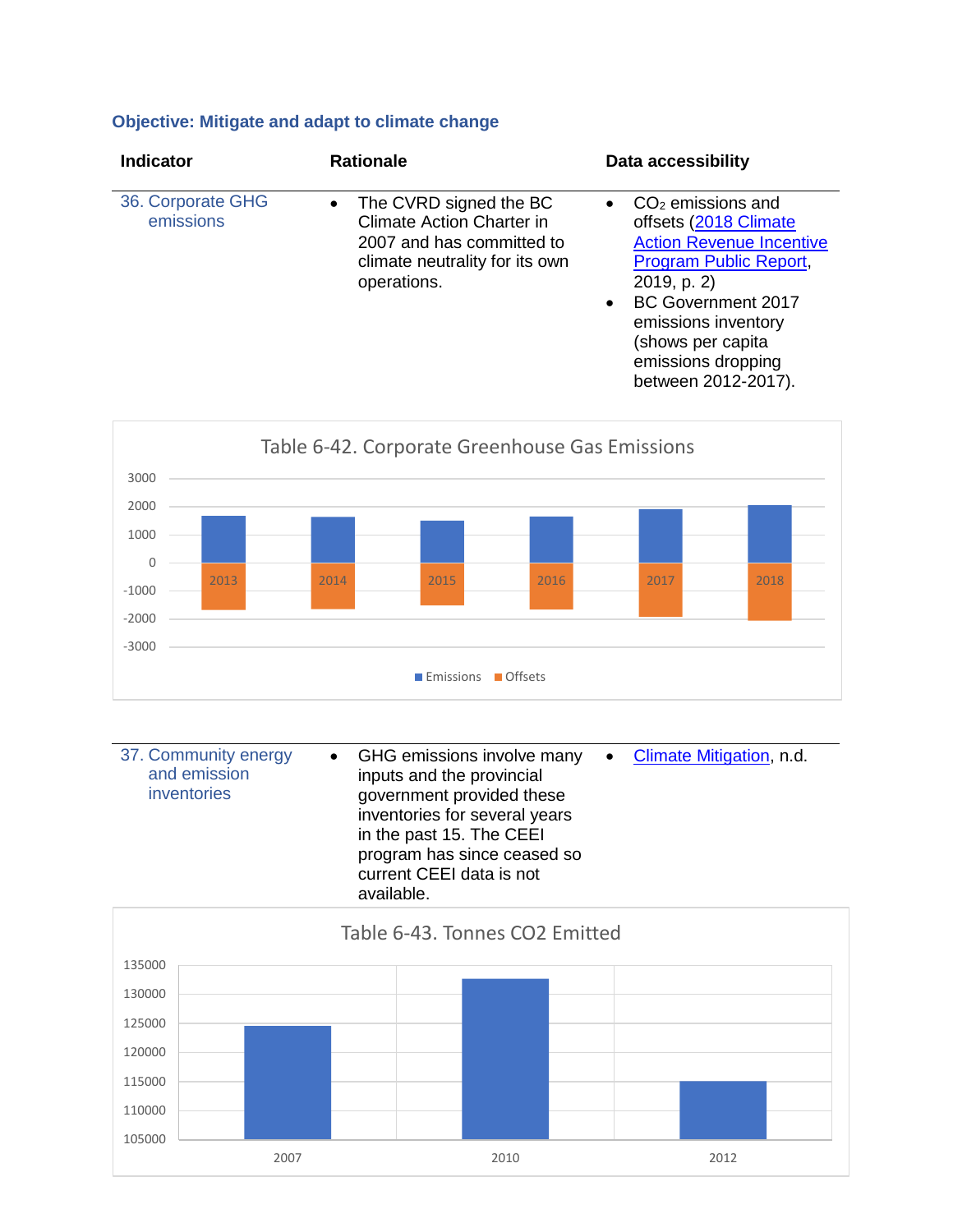38. Utilities energy data • The energy emitted from energy consumption is a key indicator and can be used as a proxy for building emissions.

• [Provincial Greenhouse](https://www2.gov.bc.ca/gov/content/environment/climate-change/data/provincial-inventory)  [Gas Emissions Inventory](https://www2.gov.bc.ca/gov/content/environment/climate-change/data/provincial-inventory)